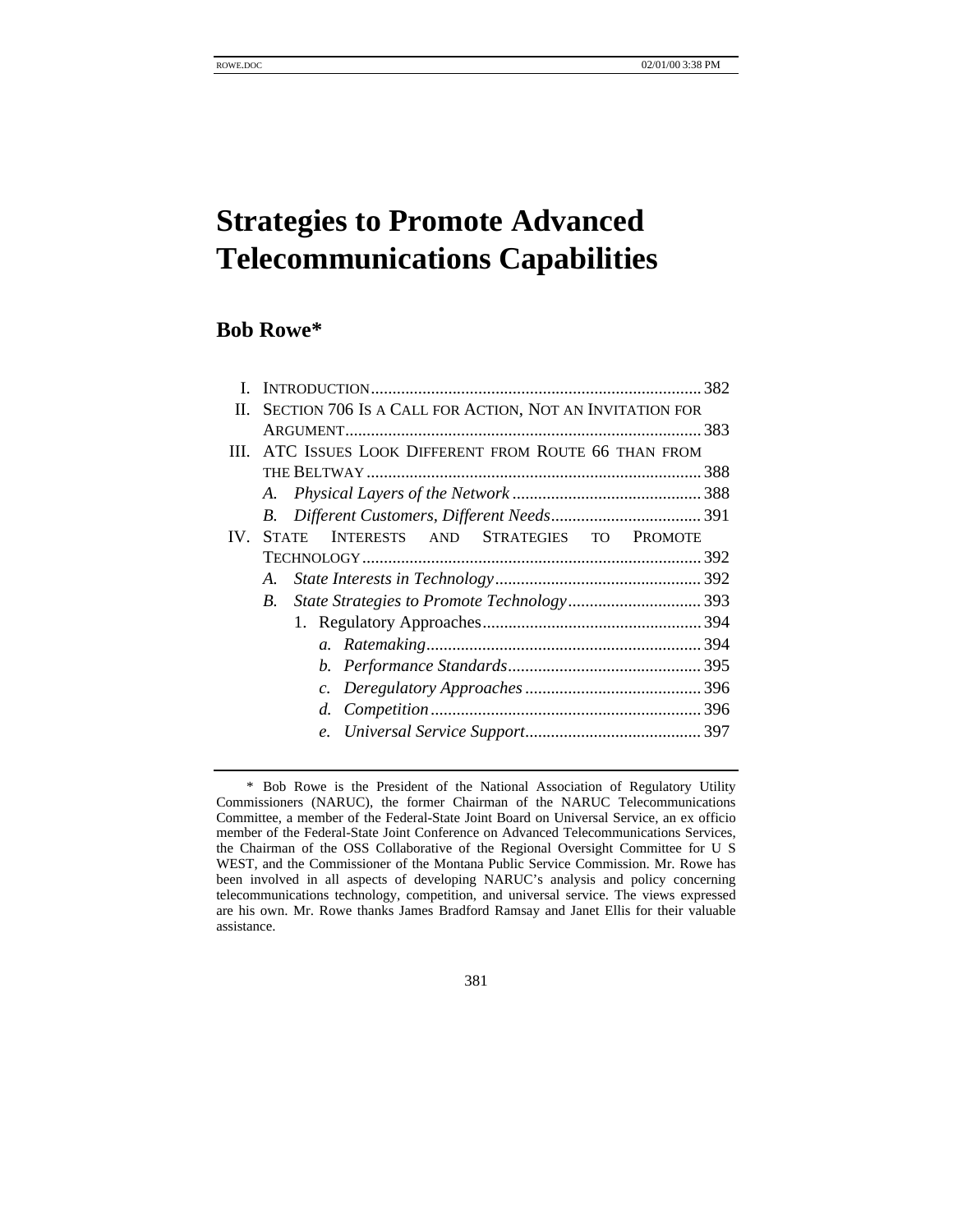| 3.                                                             |
|----------------------------------------------------------------|
|                                                                |
|                                                                |
| 6. Funding Specific Projects or Certain Kinds of Needs  398    |
|                                                                |
|                                                                |
| C. An Economic Development/Community Development               |
|                                                                |
| V. A FEDERAL-STATE APPROACH TO BROADBAND DEPLOYMENT. 401       |
| A.                                                             |
| B.                                                             |
| Reconciling Access to ATCs with Competition and<br>$C_{\cdot}$ |
|                                                                |
|                                                                |
| 2. Wholesale Economic and Noneconomic Terms  407               |
| 3. Section 271 Compliance and In-region BOC Entry 408          |
|                                                                |

#### I. INTRODUCTION

"[Section 706 of the 1996 Telecommunications Act] is an invitation to 'grab the brass ring' of new technology and should not be used simply as an opportunity to pick the low level fruit."<sup>1</sup> Section 706 of the 1996 Telecommunications  $\text{Act}(\text{Act})^2$  directs both the Federal Communications Commission (FCC) and state public utility commissions (PUCs) to encourage deployment of advanced telecommunications capabilities  $(ATCs)$  "on a reasonable and timely basis . . . to all Americans."<sup>3</sup> Section 706 focuses on strategies that promote competition and remove barriers to infrastructure investment. It rigorously defines ATCs as capable of providing switched two-way voice, data, and video service.<sup>4</sup>

<sup>1.</sup> NARUC, *Resolution Regarding Petitions to the FCC for Action Under Section 706* (visited Oct. 1, 1999) <http://www.naruc.org/Resolutions/winter98.htm>.

<sup>2.</sup> Telecommunications Act of 1996, Pub. L. No. 104-104, section 706, 110 Stat. 153.

<sup>3.</sup> *Id.* § 706(a).

<sup>4.</sup> *See id.* Specifically, section 706 provides:

<sup>(</sup>a) IN GENERAL.—The Commission and each [s]tate commission with regulatory jurisdiction . . . shall encourage the deployment on a reasonable and timely basis of advanced telecommunications capability to all Americans (including, in particular, elementary and secondary schools and classrooms) by utilizing, in a manner consistent with the public interest, convenience, and necessity, price cap regulation, regulatory forbearance, measures that promote competition . . . [or] . . . that remove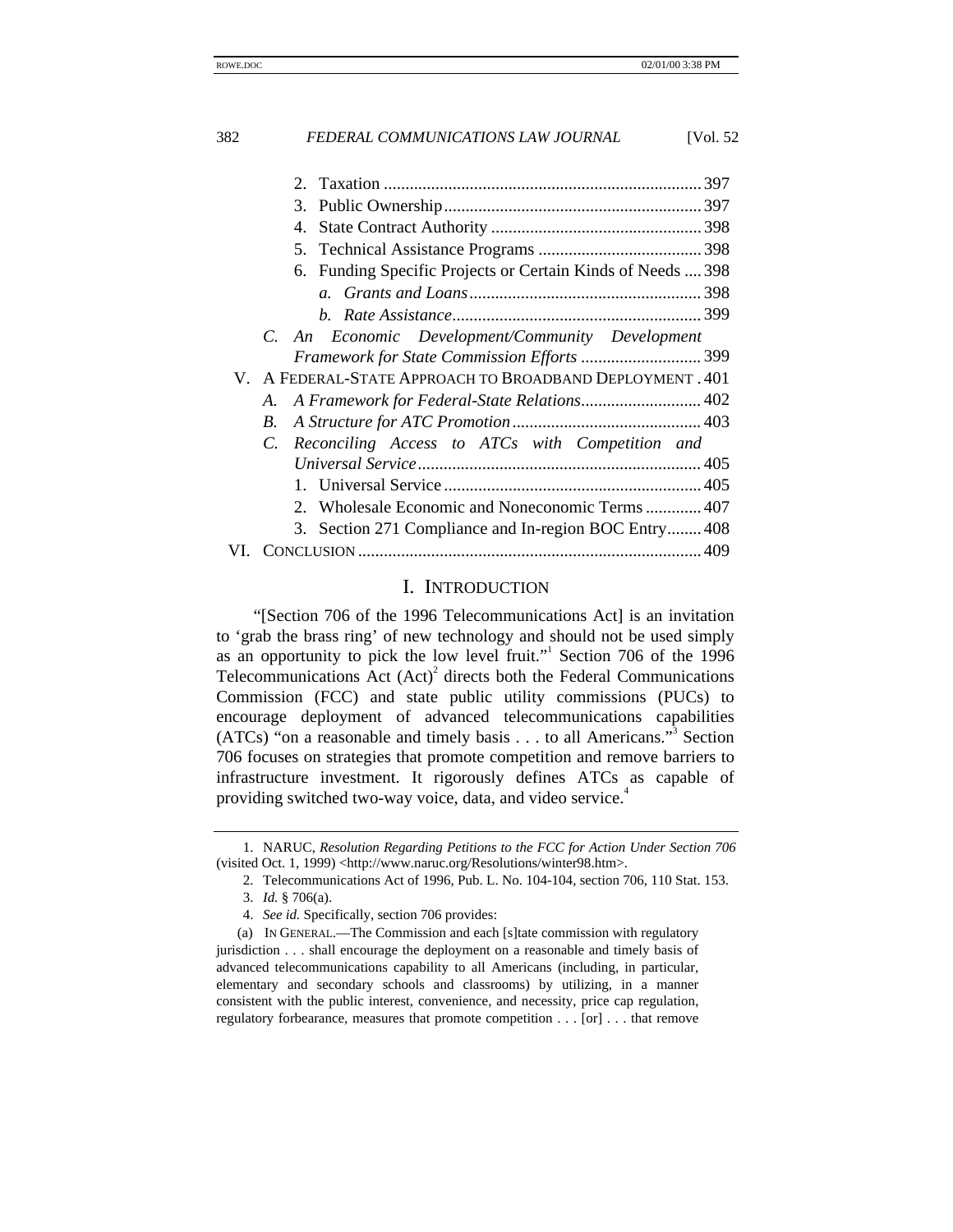Section 706 must be understood on its own terms and within the context of the purpose and structure of the Act. The House Conference Report states that the purpose of the Act is "to provide for a procompetitive [sic], de-regulatory [sic] national policy framework designed to accelerate rapidly private sector deployment of advanced telecommunications and information technologies and services to all Americans by opening all telecommunications markets to competition, and for other purposes."<sup>5</sup>

Part II of this Article provides a brief background on section 706 efforts to date and notes the tendency to see broadband deployment issues as an extension of preexisting interindustry disputes. Part III suggests that promoting ATC deployment is a more complex matter than it may appear at first. Many ATC issues are primarily loop issues regarding which state commissions—and even local communities—have particular expertise and concern. Part IV describes the interests of state government in ATCs and methods various states use to promote them. Part V proposes a strategy for advancing Congress's goals in section 706 that would take advantage of various parties' strengths and should minimize the delay occasioned by interindustry disputatiousness and political wrangling.

# II. SECTION 706 IS A CALL FOR ACTION, NOT AN INVITATION FOR ARGUMENT

The FCC has considered section 706 in several proceedings, including the assessment required by section 706(b), and in action on petitions filed under section 706.<sup>6</sup> In its report on broadband deployment,

(c) DEFINITIONS.—For the purposes of this subsection:

(1) ADVANCED TELECOMMUNICATIONS CAPABILITY.—The term "advanced telecommunications capability" is defined, without regard to any transmission media or technology, as high-speed, switched, broadband telecommunications capability that enables users to originate and receive highquality voice, data, graphics, and video telecommunications using any technology.

5. H.R. CONF. REP. NO. 104-458, at 124 (1996).

6. *See* Deployment of Wireline Services Offering Advanced Telecomms. Capability, *Memorandum Opinion and Order, and Notice of Proposed Rulemaking*, 13 F.C.C.R. 24,012 (1998) [hereinafter *Telecomms. Capability Memorandum Opinion and Order*]. In the

barriers to infrastructure investment.

<sup>(</sup>b) INQUIRY.—The Commission shall . . . regularly . . . initiate a notice of inquiry concerning the availability of advanced telecommunications . . . . In the inquiry, the Commission shall determine whether advanced . . . capability is being deployed to all Americans in a reasonable and timely fashion. If the Commission's determination is negative, it shall take immediate action to accelerate deployment . . . by removing barriers to infrastructure investment and by promoting competition . . . .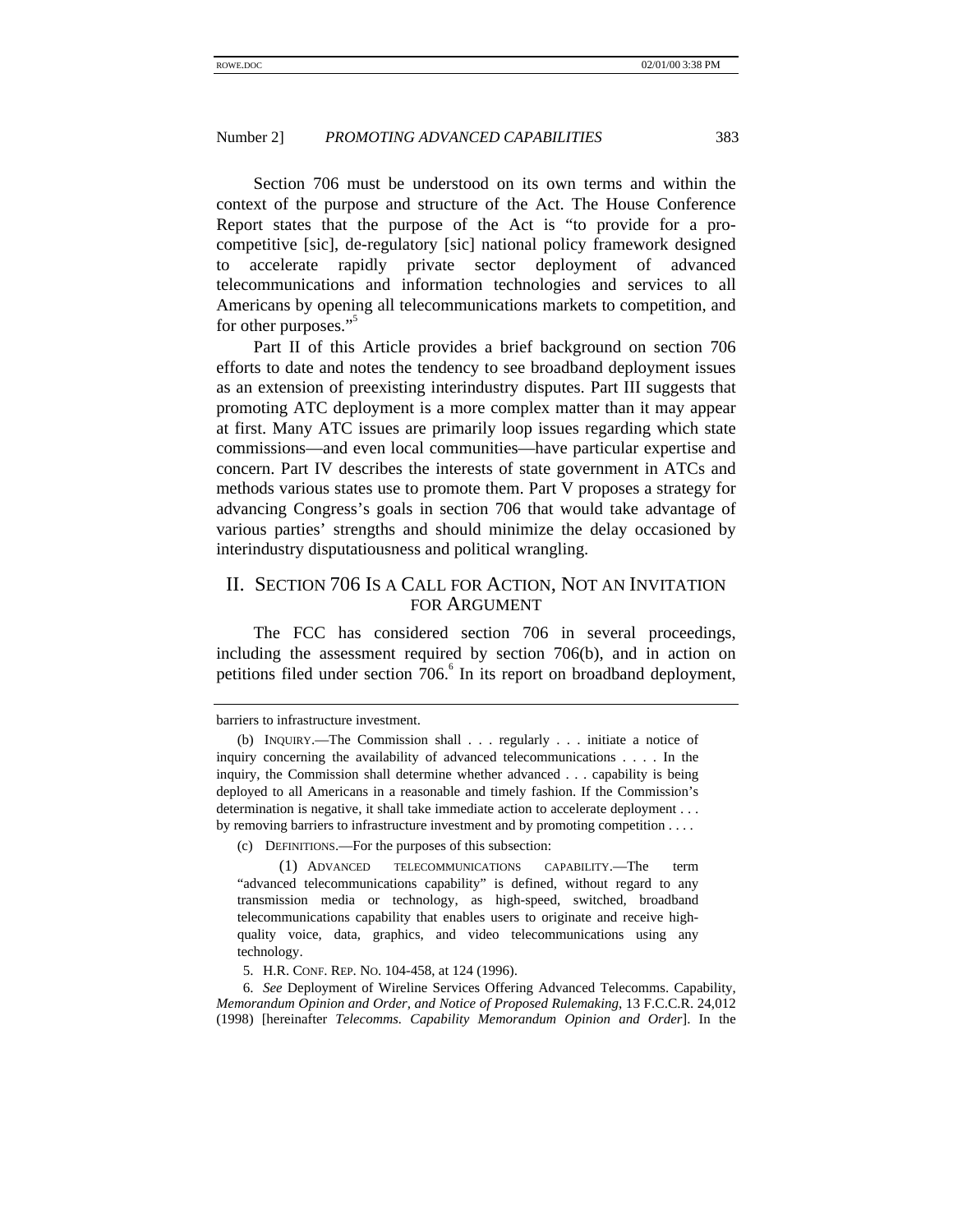the FCC concluded that deployment was progressing reasonably, but that the FCC would continue to pay attention to the matter and promote deployment.<sup>7</sup> Specifically, the FCC noted:

We certainly have not reached the ultimate goal that all Americans have meaningful access to advanced telecommunications services. Indeed, at such an early stage of deployment of many broadband services, it is difficult to reach any firm judgment about the state of deployment. Nonetheless, we are encouraged that deployment of advanced telecommunications generally appears, at present, reasonable and timely. We base this conclusion, in part, on the large investments in broadband technologies that numerous companies in the communications industry are making. We expect that these investments will lead, in the near future, to greater competition in the broadband market and to greater deployment of these services in a

7. *See* Inquiry Concerning the Deployment of Advanced Telecomms. Capability to All Americans in a Reasonable and Timely Fashion, and Possible Steps to Accelerate Such Deployment Pursuant to Section 706 of the Telecomms. Act of 1996, *Report*, 14 F.C.C.R. 2398, paras. 5-7; 14 Comm. Reg. (P & F) 1292 (1999).

*Memorandum Opinion and Order*, the FCC first concludes that the procompetitive provisions of the 1996 Act apply equally to advanced services and to circuit-switched voice services and therefore concludes that incumbent local exchange carriers (LECs) are subject to section 251(c) in their provision of advanced services. Specifically, it finds that incumbent LECs are subject to the interconnection obligations of sections 251(a) and  $251(c)(2)$  with respect to both their circuit-switched and packet-switched networks. The *Notice of Proposed Rulemaking* suggests that to the extent an incumbent LEC chooses to establish an affiliate that is truly separate from the incumbent to provide these advanced services, that affiliate would not be an incumbent LEC under the Act, and would therefore not be subject to incumbent LEC regulation. The order also denies the petitions of Ameritech, Bell Atlantic, SBC, and U S WEST to the extent that they request the FCC to forbear from applying the requirements of sections 251(c) and/or 271 with respect to their provision of advanced services and concludes that Congress did not provide the FCC with the statutory authority to forbear from these critical market-opening provisions of the Act until their requirements have been fully implemented. The *Memorandum Opinion and Order* also rejects BOC requests to create a single, global LATA for packet-switched services. *See also* Deployment of Wireline Services Offering Advanced Telecomms. Capability, *First Report and Order and Further Notice of Proposed Rulemaking*, 14 F.C.C.R. 4761, 15 Comm. Reg. (P & F) 553 (1999); Deployment of Wireline Services Offering Advanced Telecomms. Capability, *Second Report and Order*, FCC 99-330, 1999 WL 1016337 (Nov. 9, 1999); Deployment of Wireline Servs. Offering Advanced Telecomms. Capability, *Third Report and Order in CC Docket No. 98-147 Fourth Report and Order in CC Docket No. 96-98*, FCC 99-355, 1999 WL 1124073 (Dec. 9, 1999) [hereinafter *Telecomms. Capability Third and Fourth Report and Order*]. On remand from an of the August 1998 *Order*, the FCC determined "that U S WEST may not avoid the obligations placed on incumbent LECs under section 251(c) of the Act in connection with the provision of advanced services" and affirmed its original *Memorandum Opinion and Order* view that xDSL-based advanced services are either telephone exchange service or exchange access. Deployment of Wireline Services Offering, *Order on Remand*, FCC 99- 413, 1999 WL 1244007, para. 3 (Dec. 23, 1999); *see Telecomms. Capability Memorandum Opinion and Order*, 13 F.C.C.R. 24,012.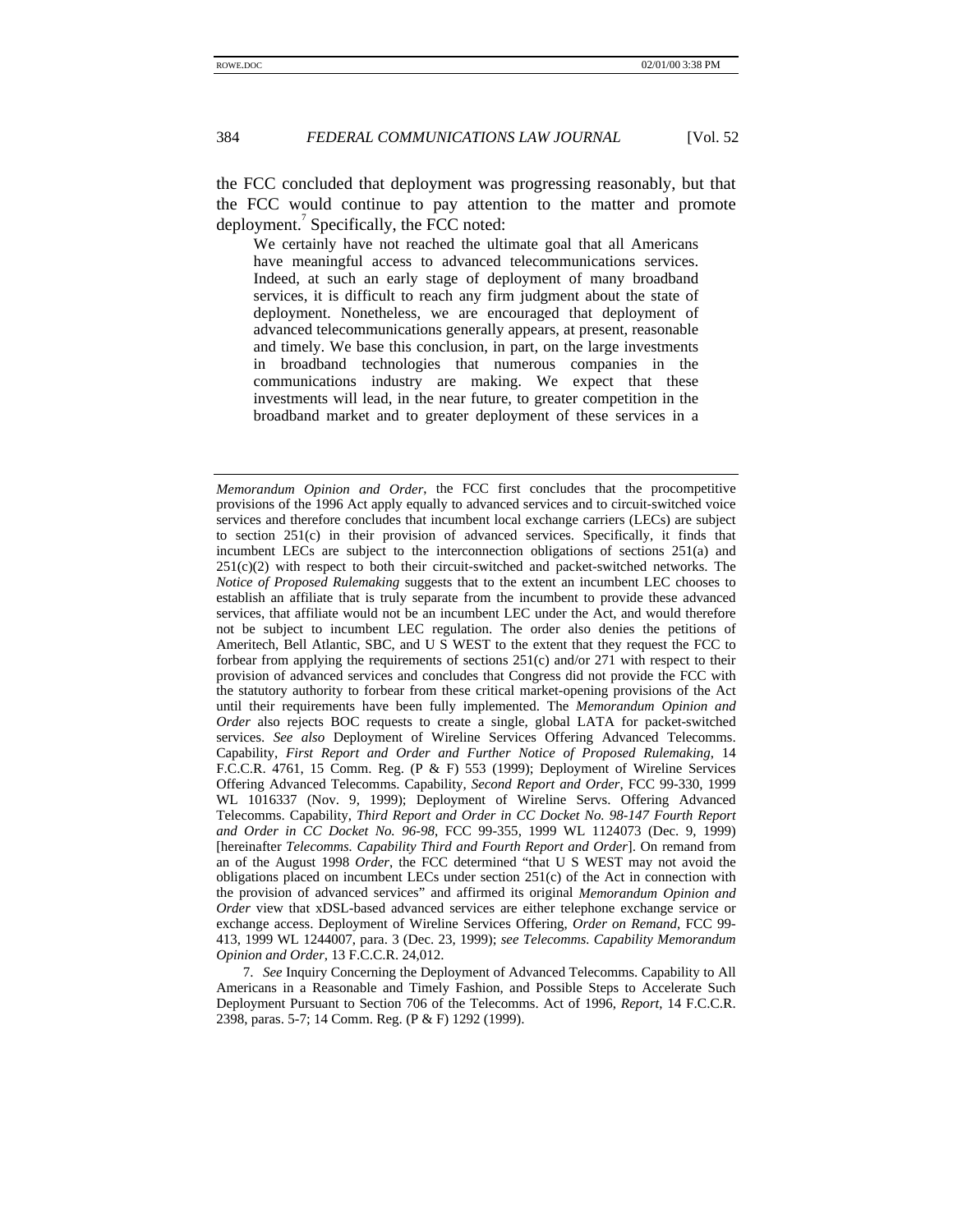manner that is more efficient and includes all Americans.<sup>8</sup>

The report was greeted with some disappointment by rural advocates and others.

In 1998, the FCC tentatively rejected requests that digital subscriber loop (DSL) facilities be exempted from unbundling requirements, unless those facilities are operated by a separate data subsidiary.<sup>10</sup> On remand from the Supreme Court, $11$  in November 1999, the FCC determined that incumbent LECs are not required to unbundle packet switching like DSL service at this time, except in a limited circumstances.<sup>12</sup> The states or the FCC may still require unbundling if they make other findings. Subsequently, the FCC did, however, require the incumbent LECs to "unbundle the high frequency portion of the loop" even where the incumbent LEC's voice customer is served by digital loop carrier facilities.<sup>13</sup> This means that a CLEC that wishes to provide DSL service

Competitive LECs are actively deploying packet switches to serve high-volume customers, and are not impaired in their ability to offer service to such customers without access to the incumbent LEC's facilities. Competitive LECs are impaired, however, in their ability to provide services to small-volume users without access to unbundled packet switching. Nonetheless, we consider the other goals of the Act in making our unbundling determination, and conclude that given the nascent nature of the advanced services market and the Act's goal to provide incentives to all carriers to invest and innovate, incumbent LECs are generally not required to unbundle packet switching. . . . [However], Incumbent LECs must offer unbundled access to packet switching only in limited circumstances in which the incumbent has placed digital loop carrier systems in the feeder section of the loop or has its Digital Subscriber Line Access Multiplexer (DSLAM) in a remote terminal. The incumbent will be relieved of this obligation, however, if it permits a requesting carrier to collocate its DSLAM in the incumbent's remote terminal on the same terms and conditions that apply to its own DSLAM. Packet switching is defined as the function of routing individual data message units based on address or other routing information contained in the data units, including the necessary electronics (e.g., DSLAMs).

Implementation of the Local Competition Provisions in the Telecomms. Act of 1996, *Third Report and Order and Fourth Further Notice of Proposed Rulemaking*, FCC 99-238, 1999 WL 1008985, at executive summary (Nov. 5, 1999) [hereinafter *Implementation of the Local Competition Third Report and Order*].

13. According to the FCC:

Incumbent LECs must provide unbundled access to the . . . high frequency portion of the loop to only a single requesting carrier, for use at the same customer address as the analog voice service provided by the incumbent.. Incumbents are

<sup>8.</sup> *Id.* at para. 6.

<sup>9.</sup> *See, e.g.*, Prepared Testimony of Maureen Lewis, *Internet Usage and 'Digital Divide'*, (July 27, 1999), *available at* 1999 WL 20010596.

<sup>10.</sup> *See* Deployment of Wireline Services Offering Advanced Telecomms. Capability, *Memorandum Opinion and Order and Notice of Proposed Rulemaking*, 13 F.C.C.R. 24,011, para. 11, 13 Comm. Reg. (P & F) 1 (1998).

<sup>11.</sup> *See* AT&T Corp. v. Iowa Utils. Bd., 525 U.S. 366 (1999).

<sup>12.</sup> In the *Third Report and Order and Fourth Further Notice of Proposed Rulemaking*, the FCC stated: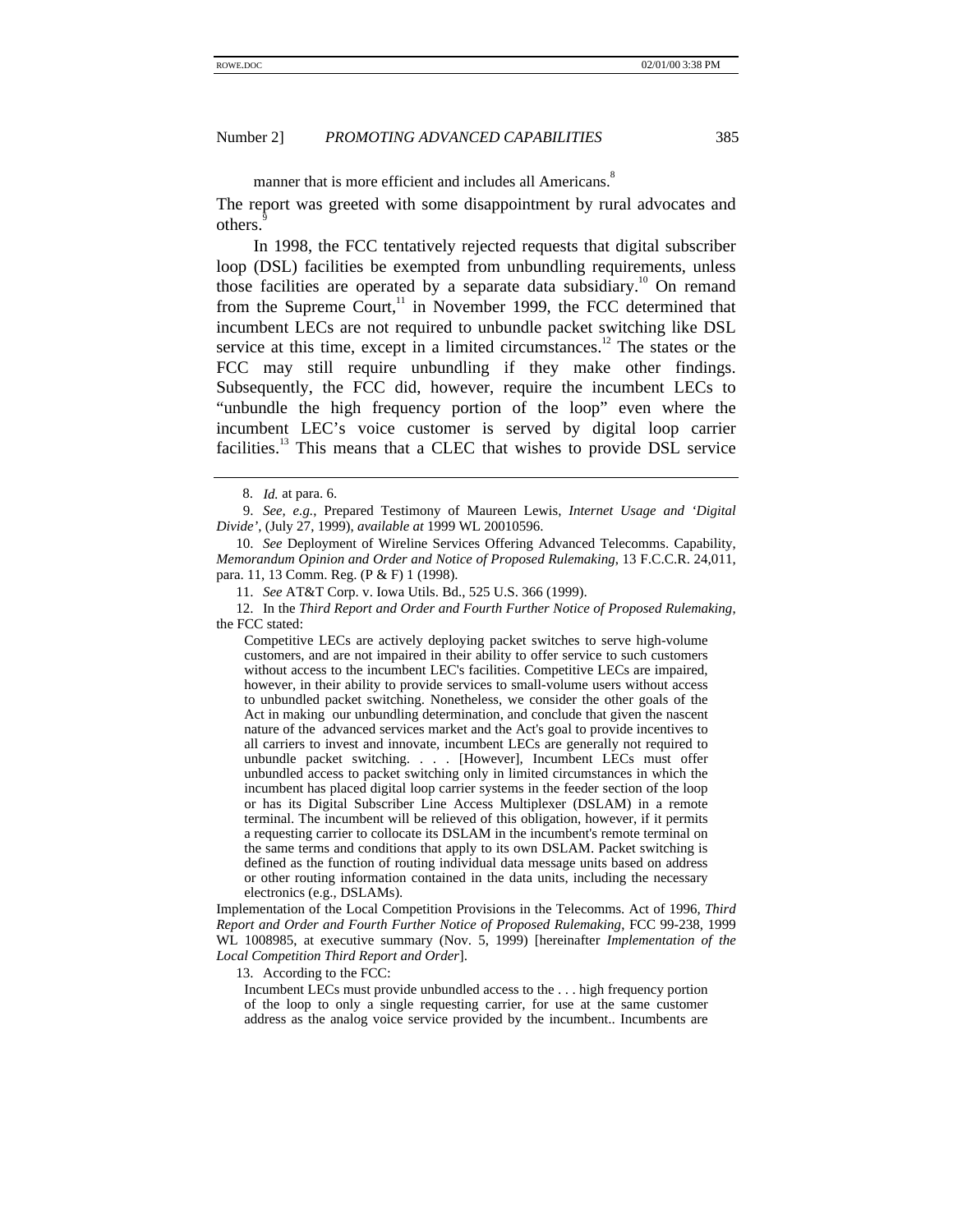does not incur the expense of purchasing the entire subscriber loop to provide DSL service.

Concurrently, the National Telecommunications and Information Agency (NTIA) is developing information on penetration to retail customers of telephone service, computer ownership, and Internet access through modems. $14$  The most recent study shows increasing penetration overall but dramatic disparities based on income, ethnicity, and location. Rural households at all income levels are less likely to have Internet access than are urban counterparts. The report also shows a widening gap in home Internet access between Caucasian and African American households. The report includes a variety of recommendations, including support for community access centers.<sup>15</sup> Congress has also closely followed ATC deployment and access through oversight hearings<sup>16</sup> and through legislation which would take a variety of approaches to promoting more rapid deployment of broadband technology.<sup>1</sup>

To date, many of the proposals have become enmeshed in preexisting interindustry battles, legal disputes, and more general policy debates. Among the combatants are Bell Operating Companies (BOCs) seeking partial relief from section  $271$  requirements for data services, $18$  cable

14. *See* U.S. Department of Commerce, *Falling Through the Net: Defining the Digital Divide* (last modified July 8, 1999) <http://www.ntia.doc.gov/ntiahome/digitaldivide/>.

15*. See id.* at xiii, xiv.

16. *See* 143 CONG. REC. S5281 (daily ed. May 13, 1999) (statement of Sen. McCain).

17. *See, e.g.*, The Broadband Internet Regulatory Relief Act of 1999, S. 877, 105th Cong.; Internet Regulatory Freedom Act of 1999, S. 1043, 105th Cong.; Schools and Libraries Internet Access Act, S. 1004, 106th Cong. (1999); Rural Telecommunications Improvement Act of 1999, S. 1153, 106th Cong.; Schools and Libraries Internet Access Act, H.R. 1746, 106th Cong. (1999); Internet Freedom Act, H.R. 1686, 106th Cong. (1999).

18. *See* Testimony of Solomon Trujillo, *Broadbands and Consumer Access to the Internet Before the Committee on Commerce, Science, and Transportation*, Apr. 13, 1999,

not required to provide unbundled access to the high frequency portion of the loop if they are not currently providing analog voice service to the customer. Subject to certain obligations, incumbent LECs may maintain control over the loop and splitter equipment and functions . . . Incumbent LECs must condition loops to enable requesting carriers to provide acceptable forms of xDSL-based services over the high frequency portion of the loop unless such conditioning would significantly degrade the incumbent's analog voice service. We conclude that it would be unreasonable for incumbents to refuse to condition loops under 18,000 feet. For loops over 18,000 feet, an incumbent LEC must make an affirmative showing to the relevant state commission that such degradation will occur. . . . Incumbent LECs must unbundle the high frequency portion of the loop even where the incumbent LEC's voice customer is served by digital loop carrier (DLC) facilities. . . . States may, at their discretion, impose additional or modified requirements for access to this unbundled network element, consistent with our national policy framework.

*Telecomms. Capability Third and Fourth Report and Order*, 99-355, 1999 WL 1124073 (Dec. 9, 1999).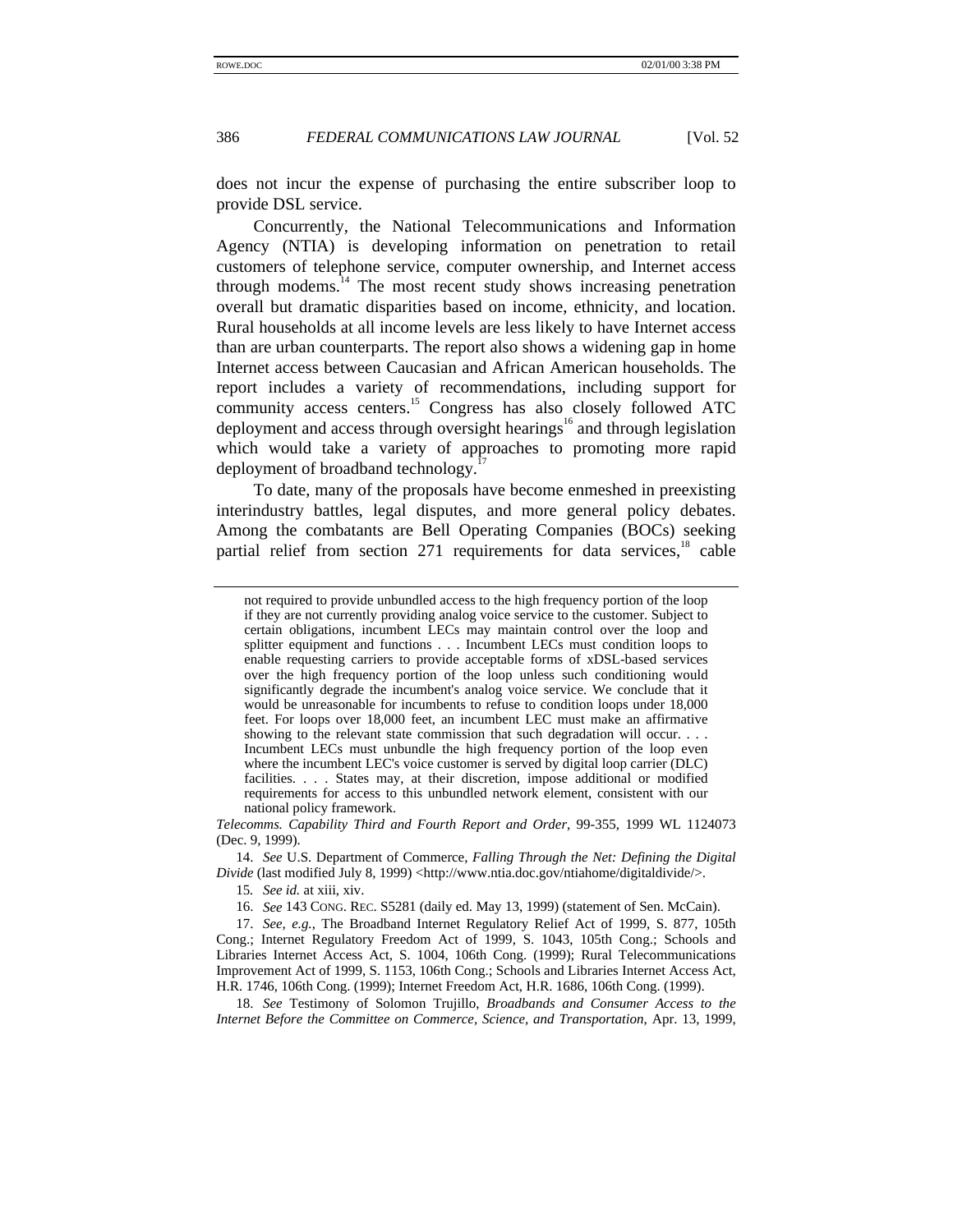companies opposing cable unbundling or the imposition of common carrier requirements on their networks,<sup>19</sup> and competitive local providers opposing further regulatory relief for the large incumbents.<sup>20</sup> Sometimes lost in the cacophony of advocacy are the small rural providers—cooperatives and privately-owned companies—which often have compelling stories to tell about the advanced services they are providing or hope to provide. $21$ Meanwhile, consumer advocates are reminding us not to forget about the large number of customers who still want only fairly-priced "Plain Old Telephone Service"<sup>22</sup> and low-volume long-distance.<sup>23</sup>

The debate is illuminating. It focuses attention on broadband access and helps to sharpen issues. Thus far, however, it does not appear to have resulted in additional deployment. An outcome-oriented strategy focusing on solving specific problems is required. That strategy would, among other things, be based on a clear understanding of real conditions and needs "on the ground." It would draw on coordinated federal, state, private, and public resources. It would recognize the relationship between ATCs, universal service, and competition issues. In many instances, such a strategy would be able to advance deployment without being ambushed in other battles in the ongoing "Telewars."

*available at* 1999 WL 16945871.

<sup>19.</sup> *See, e.g.*, Ted Hearn & Joe Estrella, *A Definite Maybe: FCC's Portland Brief Gives Locals Some Ammo*, MULTICHANNEL NEWS, Aug. 23, 1999, at 51 (citing a National Cable Television Association brief, filed in a suit against a municipality in seeking to impose "open access" requirements on cable companies, that claims "[f]orced access is commoncarrier regulation as its purest.").

<sup>20</sup>*. See* LEE SELWYN ET AL*.*, BUILDING A BROADBAND AMERICA: THE COMPETITIVE KEYS TO THE INTERNET (1999); *see generally*, Lee Selwyn et al., *Economics and Technology Inc., Bringing Broadband to Rural America: Investment and Innovation in the Wake of the Telecom Act* (visited Nov. 9, 1999) <http://www.econtech.com/brbnd9\_99.pdf>.

<sup>21.</sup> *See NTCA Members Deny Breadth of Digital Divide*, TELECOMMS. RPTS. DAILY, Apr. 19, 1999, at 32 (reporting statements by representatives of the National Telephone Cooperative Association). It is commonly recognized that "small, locally owned rural telephone companies and cooperatives tend to be more responsive to rural communities and their development needs." EDWIN B. PARKER & HEATHER E. HUDSON, ELECTRONIC BYWAYS: STATE POLICIES FOR RURAL DEVELOPMENT THROUGH TELECOMMUNICATIONS 38 (2d ed. 1995).

<sup>22.</sup> Mark Cooper & Gene Kimelman, *The Digital Divide Confronts the Telecommunications Act of 1996: Economic Reality Versus Public Policy* (visited Oct. 1, 1999) <http://www.stateandlocal.org/telecom.pdf>.

<sup>23</sup>*. See* American Association of Retired Persons & Public Policy Institute, *Longdistance Callers' Awareness and Use of Various Telephone-related Options* (visited Oct. 1, 1998) <http://research.aarp.org/consume/d16819\_longdist\_1.html>.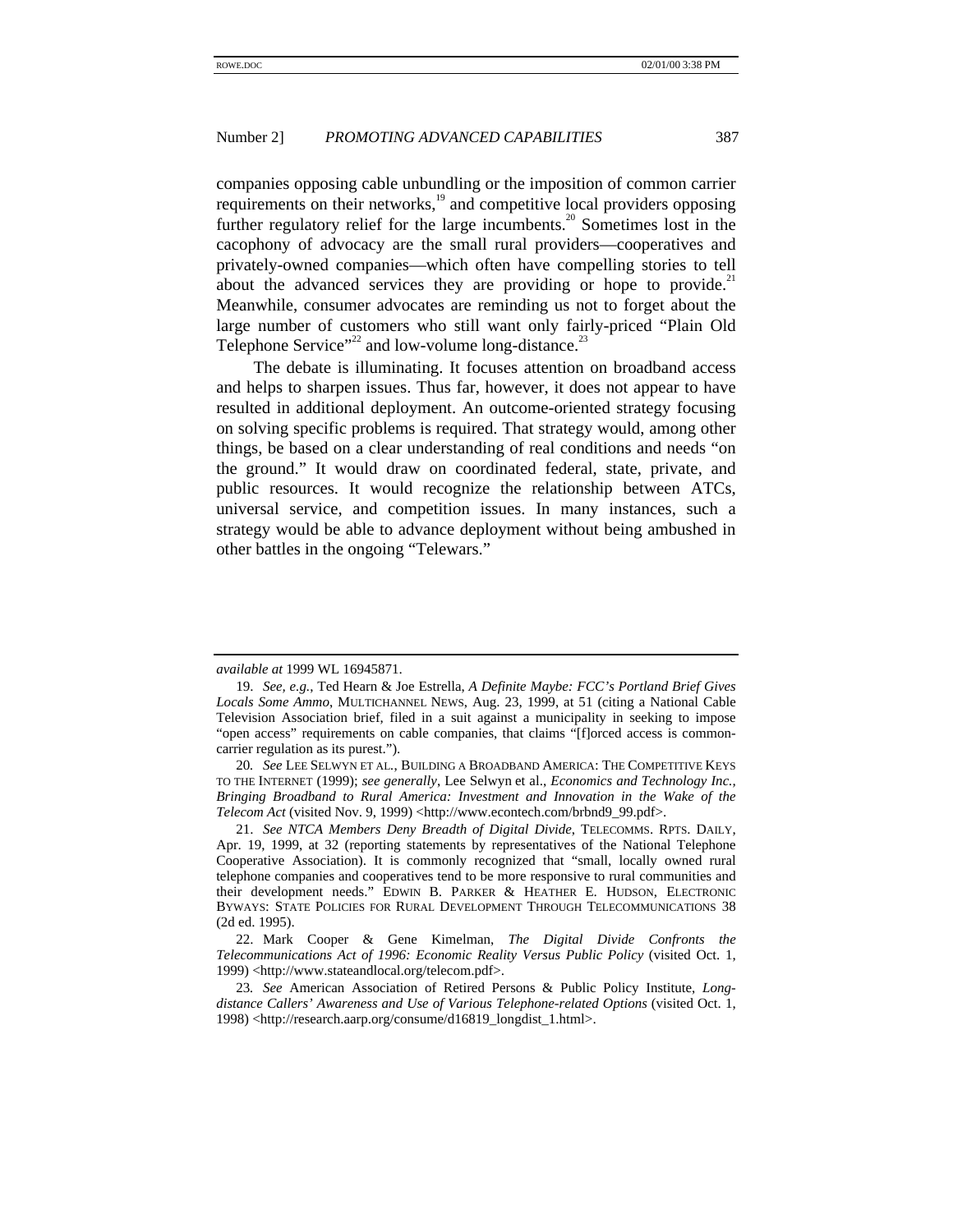# III. ATC ISSUES LOOK DIFFERENT FROM ROUTE 66 THAN FROM THE BELTWAY

Advanced technology needs will vary from location to location, customer to customer, and from one portion of the network to another. The following questions are suggested by extensive discussions with providers and customers and by review of various facilities maps and plans.

#### *A. Physical Layers of the Network*

Networks can be thought of in terms of layers. Telecommunications networks are generally divided into transport, switch, and loop. A layered understanding may be useful for other purposes as well, such as sorting through the complex jurisdictional separations process<sup>24</sup> or rethinking the particular question of reciprocal compensation for Internet Service Providers  $(ISPs)$ .

First, it is important to distinguish cost barriers to using existing facilities from the physical unavailability of the facilities. If the issue is the transport or backhaul<sup>26</sup> cost for gaining access to an existing network one set of strategies might be appropriate, such as pricing without a backhaul charge or providing support for backhaul charges.<sup>27</sup> Second, it is necessary to know with some granularity what facilities exist, their capacity and interoperability. There may be particular needs in each layer of the network, transport, switch, or loop.

Driving the Beltway instead of Route 66, it is easy to miss much of the work that has been done. It is important to identify the placement and capacity of BOC or national interexchange carrier networks and to maximize opportunities to use those networks. $^{28}$  However, this is only part

<sup>24.</sup> *See* State Members' Report on Comprehensive Review of Separations, *Jurisdictional Separations Reform and Referral to the Federal-State Joint Board*, CC Docket No. 80-286 (1998).

<sup>25.</sup> *See* Implementation of the Local Competition Provisions in the Telecomms. Act of 1996, *Declaratory Ruling in CC Docket No. 96-98 and Notice of Proposed Rulemaking in CC Docket No. 99-68*, 14 F.C.C.R. 3689; 15 Comm. Reg. (P & F) 201 (1999). *See, e.g.*, Letter from James Bradford Ramsay, Assistant General Counsel, NARUC, to Magalie R. Salas, Secretary, FCC (Dec. 14, 1998) (on file with the *Federal Communications Law Journal*).

<sup>26.</sup> Charges, usually billed on a per-mile basis, for telecommunications costs incurred to connect a customer physically located outside a required advanced services connectivity point (e.g., a frame relay cloud area). Charges are assessed based upon the distance from the customer's location to the location of the nearest point of connection to advanced services.

<sup>27.</sup> For example, the Montana Universal Access program assists with backhaul costs for schools, libraries, rural health care providers, tribal colleges, and community access points. *See infra* note 67.

<sup>28.</sup> *See* William Lilley III, Ph.D., Remarks at the NARUC Telecommunications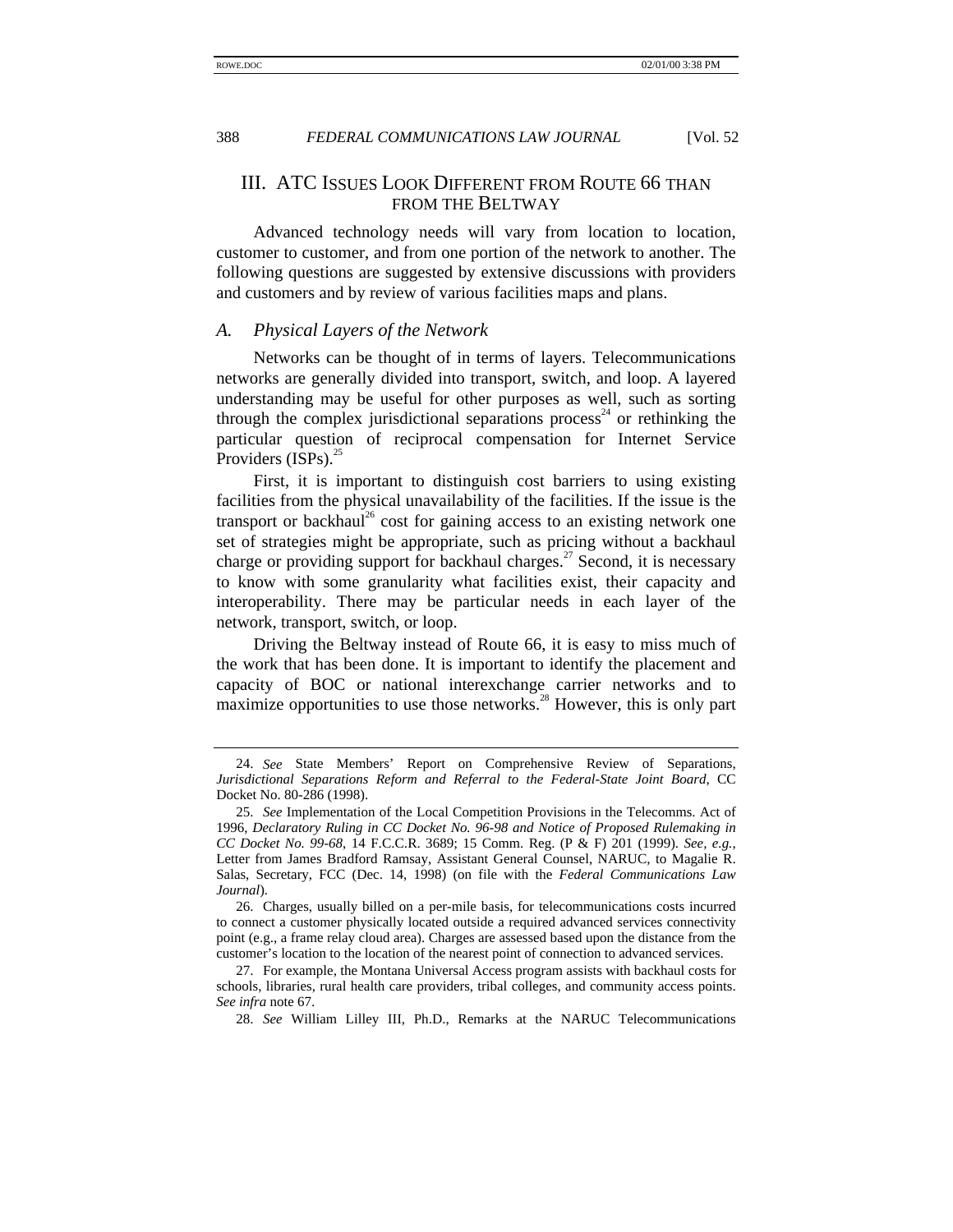of the story. A complete picture will include transport networks constructed by aggressive regional carriers such as Touch America, based in Butte, Montana.<sup>29</sup> It will also include the innovative work being done by many telephone cooperatives and other small rural carriers. Continuing with the Montana example, this state's telephone cooperatives and independent phone companies operate the Montana Advanced Information Network  $(MAIN)$ ,<sup>30</sup> which provides high-capacity transport to many parts of rural Montana. Vision Net, formed by five rural telephone cooperatives, operates over ninety interactive video sites, including state and tribal  $\text{colleges.}^{31}$ 

Based on a concrete understanding of existing networks, high-end transport needs may appear both more complex and yet more solvable. Where are the specific gaps in the current "network of networks?" Do particular customers (or would-be customers) have needs they cannot meet? There is extensive fiber deployed, including substantial deployment in many rural areas. However, there are significant gaps in that network, leaving particular areas without the access needed and no economically feasible way to obtain it.

A recent dispute concerned whether certain areas lacked Internet hubs, the so-called "on-ramps" to the Internet. A report prepared for the Internet advocacy group iAdvance identified twelve states which lagged significantly in the number of hubs deployed.<sup>32</sup> The presence of hubs was said to confer speed and cost benefits. The presence of redundant hubs was said to provide essential reliability.

Committee (Feb. 24, 1999).

<sup>29</sup>*. See* Touch America, *Welcome to Touch America* (visited Oct. 1, 1999) <http://www.in-tch.com>.

<sup>30.</sup> The Montana Advanced Information Network (MAIN) uses T1 and higher level facilities, owned and leased, and connects with similar networks in other rural states through the Independent Network Consortium.

<sup>31.</sup> The system uses packet switching, with concentrating hubs and DS-3 level transport between hubs. Each Vision Net studio costs between \$30,000 and \$40,000. *See Visionnet* (visited Oct. 1, 1999) <http://www.montanavision.net>.

<sup>32.</sup> *See* Eric R. Olbeter & Matt Robison, *Breaking the Backbone: The Impact of Regulation on Internet Infrastructure Deployment* (visited Oct. 2, 1999) <http://www.iadvance.org/background>. The report, prepared on behalf of the Internet advocacy group iAdvance, maintains that the presence of Internet hubs within a state correlates with the number of cities larger than 100,000 people, per capita income, and the number of local lines provided by non-Bell Operating Company (BOC) local exchange carriers LECs. The report suggests that the relationship between more BOC lines and fewer hubs is explained by the presence of section 271 and other federal regulatory constraints imposed on BOCs but not on other LECs. The report does not appear to consider other possible reasons for the correlation, including the responsiveness of small phone companies and cooperatives to their communities. *See also* PARKER & HUDSON, *supra* note 21, at 39- 41.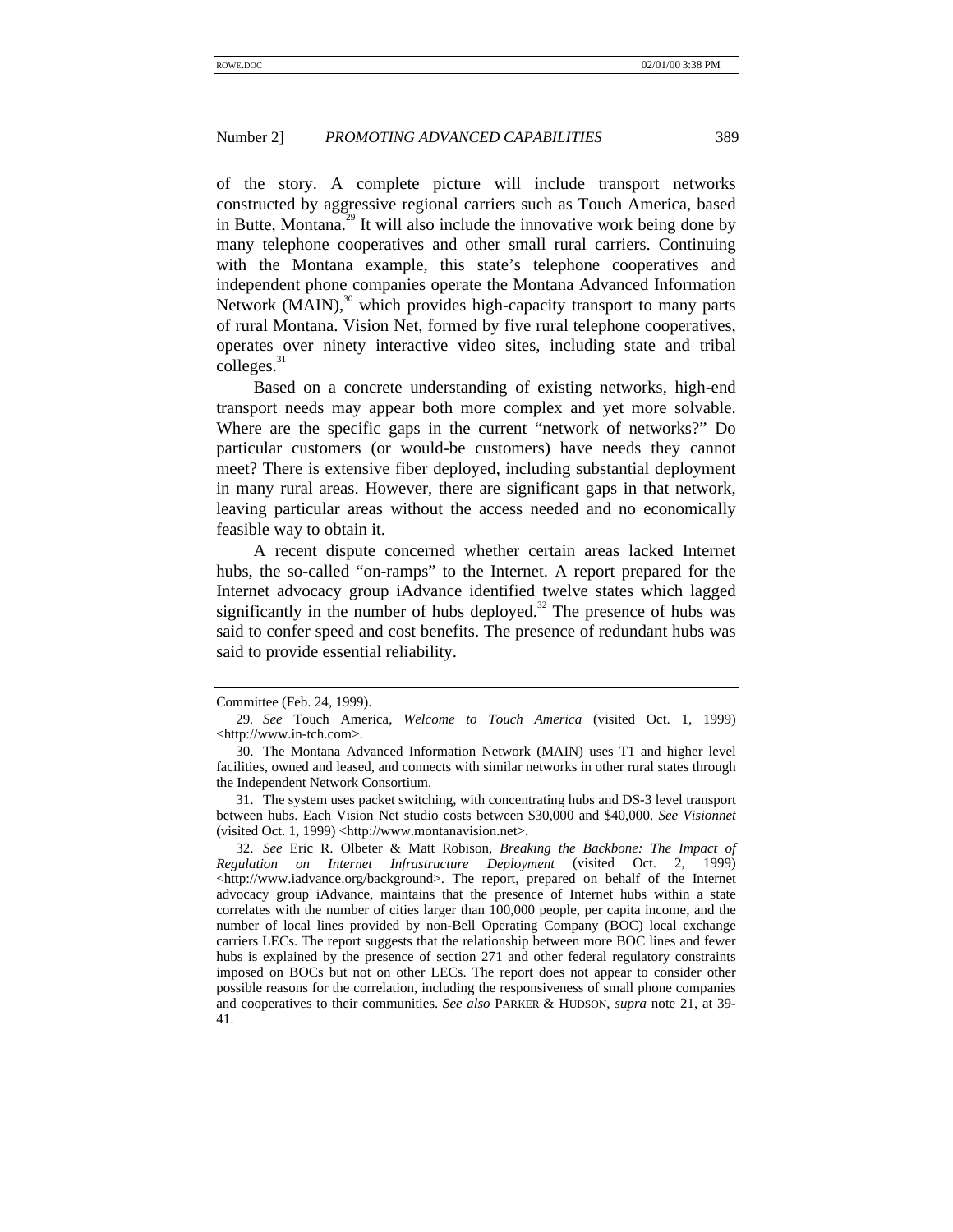Switch issues include general upgrades where those have not occurred, software compatibility, and collocation and provisioning for competitive providers. Innovative strategies may be available, even in relatively rural areas. In Billings, Montana, Skyland Technologies, a creation of several rural telephone cooperatives and rural electric cooperatives, is beginning to provide wholesale collocation through a "fiber hotel" in an area served by U S WEST as the local exchange carrier. Some rural companies are also exploring partnering with national data providers to deliver Digital Subscriber Loop (DSL) service to small towns and rural areas.

Last mile or loop issues are often the most challenging. There are several operationally feasible last mile strategies, including DSL, cable modems, fiber-to-the-home or curb,<sup>33</sup> and several wireless options. Each strategy has particular technical, economic, and marketing issues associated with it. Yet no strategy is without constraints or provides the best solution for all regions, customers, and applications.<sup>34</sup>

In most circumstances, loop constraints will be the most difficult physical barriers to ATC access. In some cases, for example, lines will simply be too long to handle DSL service, $35$  or outside plant may not have been adequately maintained or upgraded to support advanced service. In other instances, terrain may be the barrier. In many situations, it might be technically possible to deploy ATCs but not possible to attract sufficient customers at a particular price to make a business case for deployment.

Relationships and trade-offs between different network layers also must be addressed. First, whatever is done at one layer of the network must interface with the other layers. Little is accomplished (beyond frustrated

<sup>33.</sup> This is often referred to as FTX, with the X indicating the various fiber options.

<sup>34.</sup> *See generally* GEORGE ABE, RESIDENTIAL BROADBAND (1997) (describing each of the access paths along with networking, business, and regulatory issues associated with each path). For an excellent review of the current and prospective suitability of various wireless technologies for specific services, see CAROL WEINHAUS ET AL., A GUIDE TO EVOLVING WIRELESS SERVICES (1998) (presented at the February 1999 NARUC meeting in Washington, D.C.).

<sup>35.</sup> There are many Digital Subscriber Line protocols, e.g., Asymmetric DSL (ADSL); High-speed DSL (HDSL) and HDSL2; IDSL (ISD—like DSL); and Symmetric DSL (SDSL). Currently, ADSL is generally limited to businesses and residences within approximately three miles of the incumbent's central office, but this could change. *See Telephony*, COMM. DAILY, Sept. 9, 1999, at 6-7 (quoting one expert as follows:

describ[ing] emerging technology that overcomes current restraints that limit asymmetric DSL service to within [three] miles of central office in most cases without modifications. Development of fiber feeder cable could extend deployment of ADSL services to as far as 15-20 miles from central office. . . . Development of line extender technology will make it possible to use loops "that in the past have been considered unusable because of various defects  $\dots$ .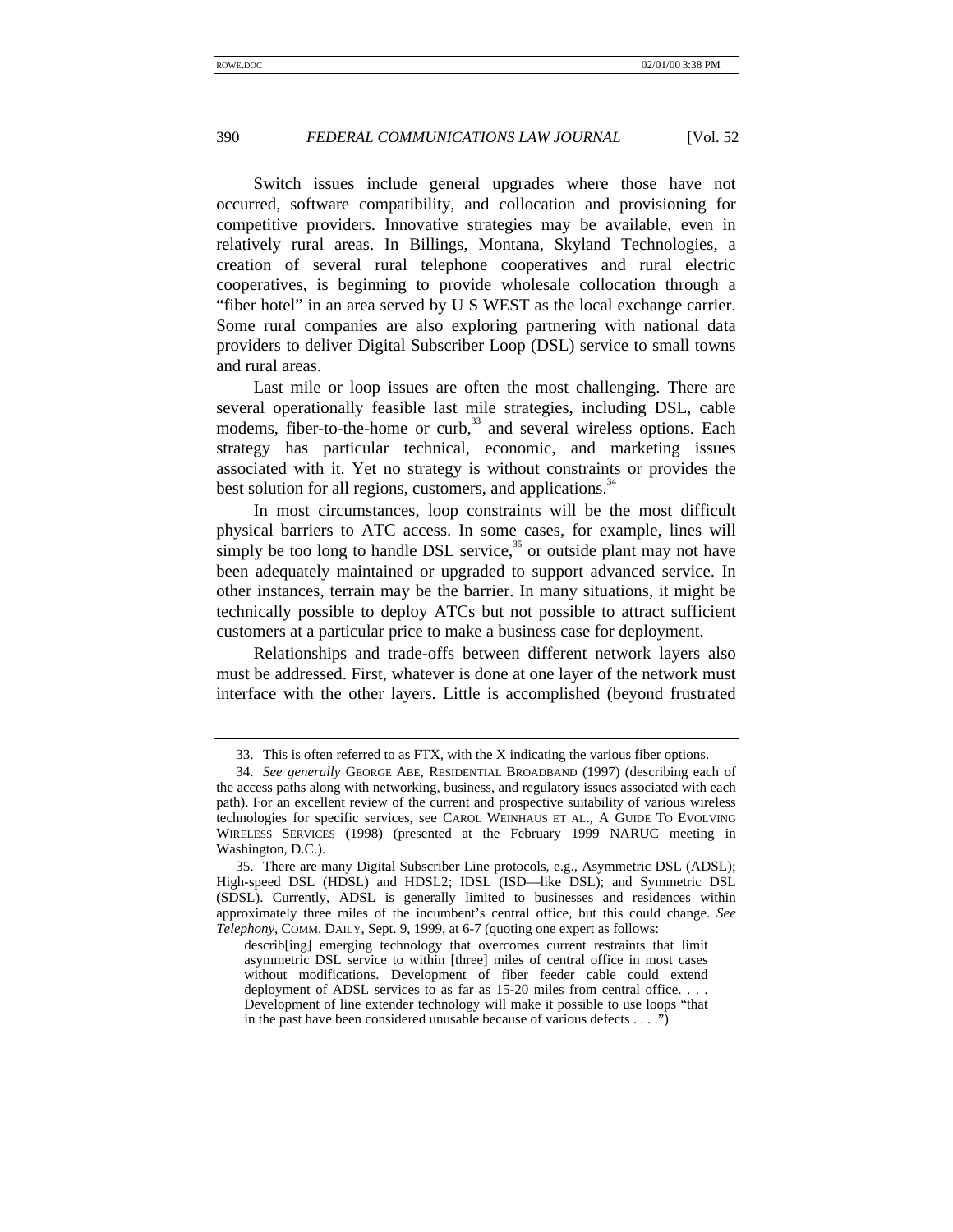customers) by a state-of-the-art local expressway which terminates abruptly at a four-way stop sign, followed by dirt roads in each of the other three directions. Second, there are choices about where to house certain features. For example, there may be cost and functionality trade-offs between locating features in the switching office or even further out in the network. This may improve performance and reduce transport costs. Alternatively, features might be accessed at a distant central location, spreading the function's costs more widely. However, this may increase transport costs from the customer to the central location.<sup>36</sup> Third, as both fiber and intelligence move further out into the network, it is important that network upgrades and extensions be designed consistently with this direction.

#### *B. Different Customers, Different Needs*

Certain customers, for example, a research facility or a land-grant college in a rural state, may have high-end needs that currently are not addressable. The problem may be one of lack of facilities or may have a strong price element. These situations are not the most common, but have important consequences where they exist. For example, some academic institutions may be concerned about being left behind in cutting-edge, dataintensive research projects.

More common are mid-size commercial, academic, or medical entities with dispersed data networking needs. For example, a rural bank was unable to establish an adequate data link to affiliated institutions in other parts of the state. As a result, its plans to locate central data storage and processing functions at the particular site were put on hold, harming both the bank and the community. Customers with high time sensitivity, such as a bank clearinghouse, may also demand redundant access paths.

At the most basic level are small business, residential, and community institution customers that lack the high-speed access necessary to take full advantage of information technology. The FCC noted that most communities have access to  $ISPs$ <sup>37</sup>. This is both correct and irrelevant. As recently as three years ago, the Author commonly received complaints from rural customers who did not have local Internet access. Through the efforts of rural cooperatives and private ISPs, these complaints have been

<sup>36.</sup> For example, in many DSL deployments, Asynchronous Transfer Mode (ATM) switching is the most expensive element. Therefore, providing DSL in a more rural location raises the switch/transport trade-off concerning where ATM will be accessed.

<sup>37.</sup> *See* Inquiry Concerning the Deployment of Advanced Telecomms. Capability to All Americans in a Reasonable and Timely Fashion and Possible Steps to Accelerate Such Deployment Pursuant to Section 706 of the Telecomms. Act of 1996, *Report*, 14 F.C.C.R. 2398, para. 64 (1999).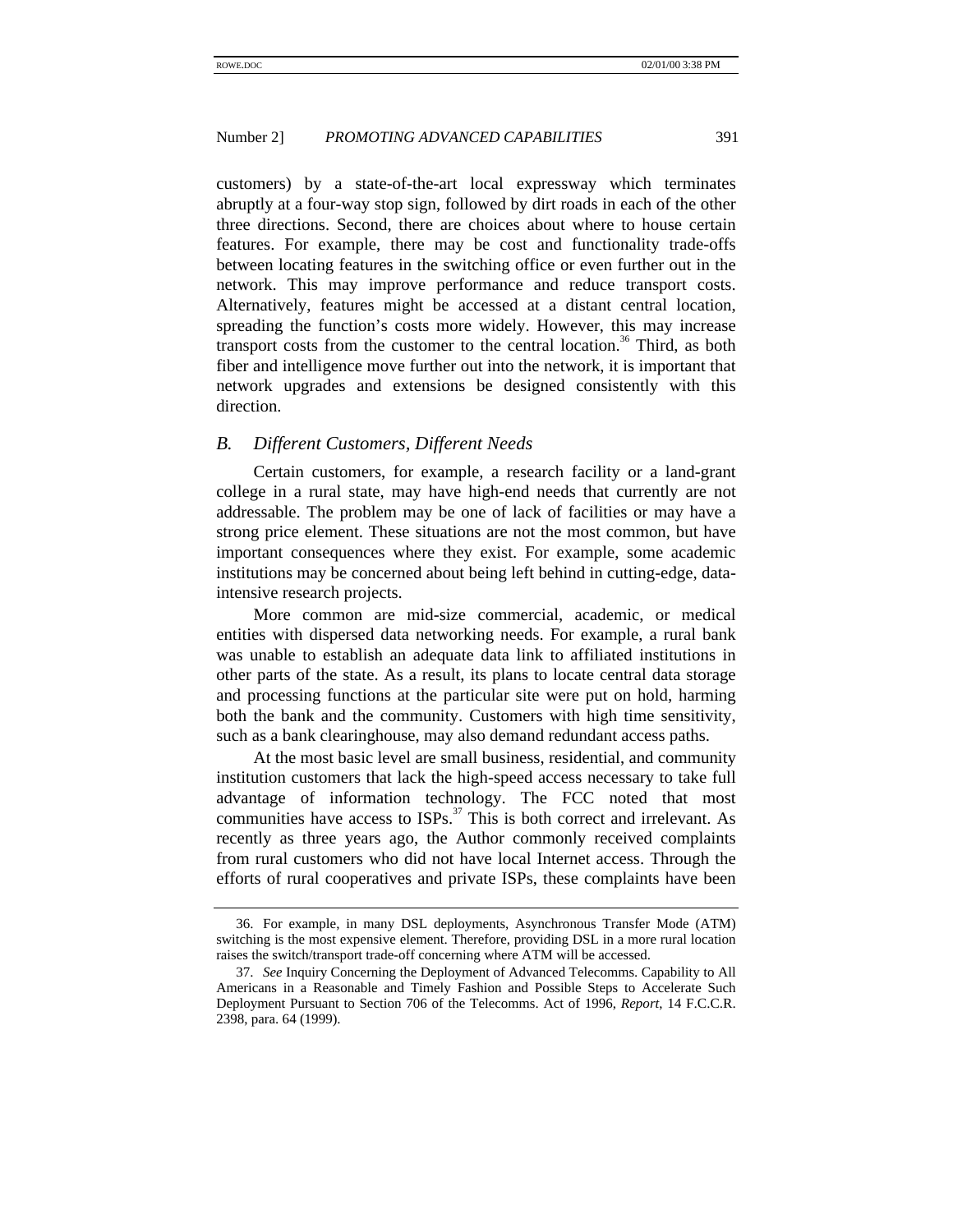addressed. However, even fifty-six kilobit Internet access is not within the section 706 mandate. Congress intended high-speed access.<sup>38</sup>

# IV. STATE INTERESTS AND STRATEGIES TO PROMOTE TECHNOLOGY

#### *A. State Interests in Technology*

Government interest in the economy and infrastructure has a long pedigree, from mercantilist England to Alexander Hamilton. Michael Porter famously argues that the old concept of "comparative advantage," focusing on specific inputs, should be replaced with that of "competitive advantage," which is concerned with the interrelationship of multiple factors, including infrastructure as well as skills, institutions, and attributes of a competitive environment. Both private and public entities have significant roles in creating competitive advantages.<sup>39</sup> Government may also have a role to play in maintaining the areas where firms must share resources (information and infrastructure) as a basis for competition.<sup>40</sup> Economists disagree over whether an import-export economic base model or a more locally focused model is more appropriate.<sup>41</sup> However, under either approach, attention to infrastructure is crucial.

Economists have long noted the trend away from a predominantly resource or industrial-based economy,<sup>42</sup> toward a more service-based economy, with knowledge workers among the most valuable participants in the service sector. Certain location-specific advantages (for example, the presence of a mature natural resource industry) may continue to be important but may be relatively less important as sources for new economic activity.<sup>43</sup> A scenic location or the presence of recreational

<sup>38.</sup> *See* H.R. CONF. REP. NO. 109-458, at 113 (1996), *reprinted in* 1996 U.S.C.C.A.N. 124, 124.

<sup>39.</sup> *See* MICHAEL E. PORTER, THE COMPETITIVE ADVANTAGE OF NATIONS 11-21 (1990).

<sup>40</sup>*. See* JAMES F. MOORE, THE DEATH OF COMPETITION: LEADERSHIP & STRATEGY IN THE AGE OF BUSINESS ECOSYSTEMS 130 (1996).

<sup>41.</sup> *See* THOMAS MICHAEL POWER, THE ECONOMIC PURSUIT OF QUALITY 106-28 (1988).

<sup>42.</sup> *See* EDWIN B. PARKER ET AL., RURAL AMERICA IN THE INFORMATION AGE: TELECOMMUNICATIONS POLICY FOR RURAL DEVELOPMENT vii (1989). The report was prepared for the Ford Foundation and the Aspen Institute's Rural Economic Policy Program.

<sup>43.</sup> For example, in Montana between 1976 and 1996, agricultural employment remained constant, nonfarm goods production (logging, mining, construction and manufacturing) increased 28%, and service industry employment increased 113%. *See* MONTANA PEOPLE AND THE ECONOMY 9 (James Murtaugh ed., 1996). Using Department of Commerce statistics, this report also shows that the decline in earnings per job was greater in the agricultural and production sectors than in the service industries, and was greater in Montana—a very rural state—than in the U.S. economy as a whole. Similarly, average inflation-adjusted hourly earnings declined more steeply over the twenty year period in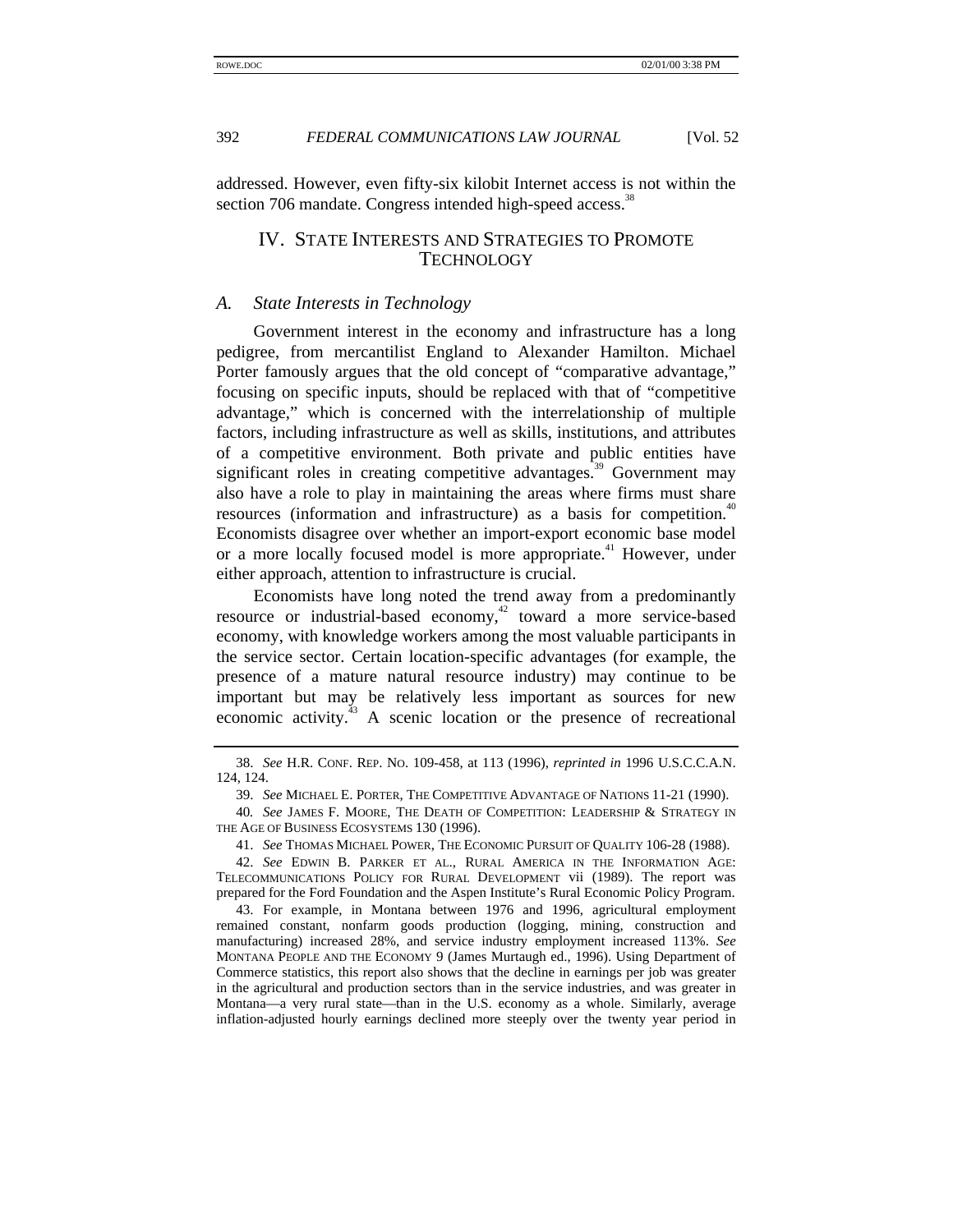opportunities may itself have economic value, $44$  evinced by the dramatic population growth throughout the Rocky Mountain West, while other rural areas experience net out-migration.

Rural America, along with many urban cores, largely remains poor America. Generally, nonmetropolitan status correlates closely with low per capita income. In 1997, the per capita personal income in nonmetropolitan areas of the United States was \$19,089.<sup>45</sup> Per capita income in metropolitan areas was \$26,840, or forty percent higher than nonmetropolitan areas.<sup>4</sup>

Telecommunications, computing, and "content" (information, entertainment, etc.) are converging.<sup>47</sup> This convergence itself creates retail services and products but also creates increasingly valuable inputs as all economic sectors become information intensive. For example, stories are now commonplace about farmers using computers to manage their crops and checking prices daily over the Internet. America, including rural America, runs on telecommunications networks as it once ran on rails.

Telecommunications may overcome specific obstacles such as distance from supply sources or markets or disaggregation within an enterprise or within a community. It may be combined with other factors (a well-educated workforce, an attractive location, other specific inputs) to create new value and support economic or community development.<sup>48</sup> Telecommunications is not a magic bullet. There is no guarantee that "if you build it," economic growth "will come." Telecommunications is a fundamental and increasingly important infrastructure and of the sort with which all levels of government are appropriately concerned.

#### *B. State Strategies to Promote Technology*

State public utility commissions (PUCs) and state governments generally take a variety of approaches to promoting access to advanced technologies. Some of these are traditional regulatory approaches, others involve tax incentives, while others could be characterized as community

Montana than in the U.S. economy as a whole.

<sup>44.</sup> *See* POWER, *supra* note 41, at 139-41.

<sup>45.</sup> *See* Bureau of Economic Analysis, *Survey of Current Business BEA News Release* (visited May 6, 1999) <http://www.bea.doc.gov/bea/newsrel/mpi97.htm>.

<sup>46.</sup> *See id.*

<sup>47.</sup> *See* Jorge Reina Schement, *Introduction*, *in* THE NEW GLOBAL TELECOMMUNICATIONS INDUSTRY & CONSUMERS (visited Jan. 22, 2000) <http://policy.net/ naruc/intro.htm> (suggesting a convergence of telephony, commercial broadcasting, consumer electronics, and computing).

<sup>48.</sup> *See* PARKER, *supra* note 42, at 29-50. Writing in 1989, Parker identified benefits including increased price competition, eliminating steps in the supply chain, lowering inventory costs, enabling more rapid delivery of products (especially perishables), reducing travel, and attracting new industry. *See id.*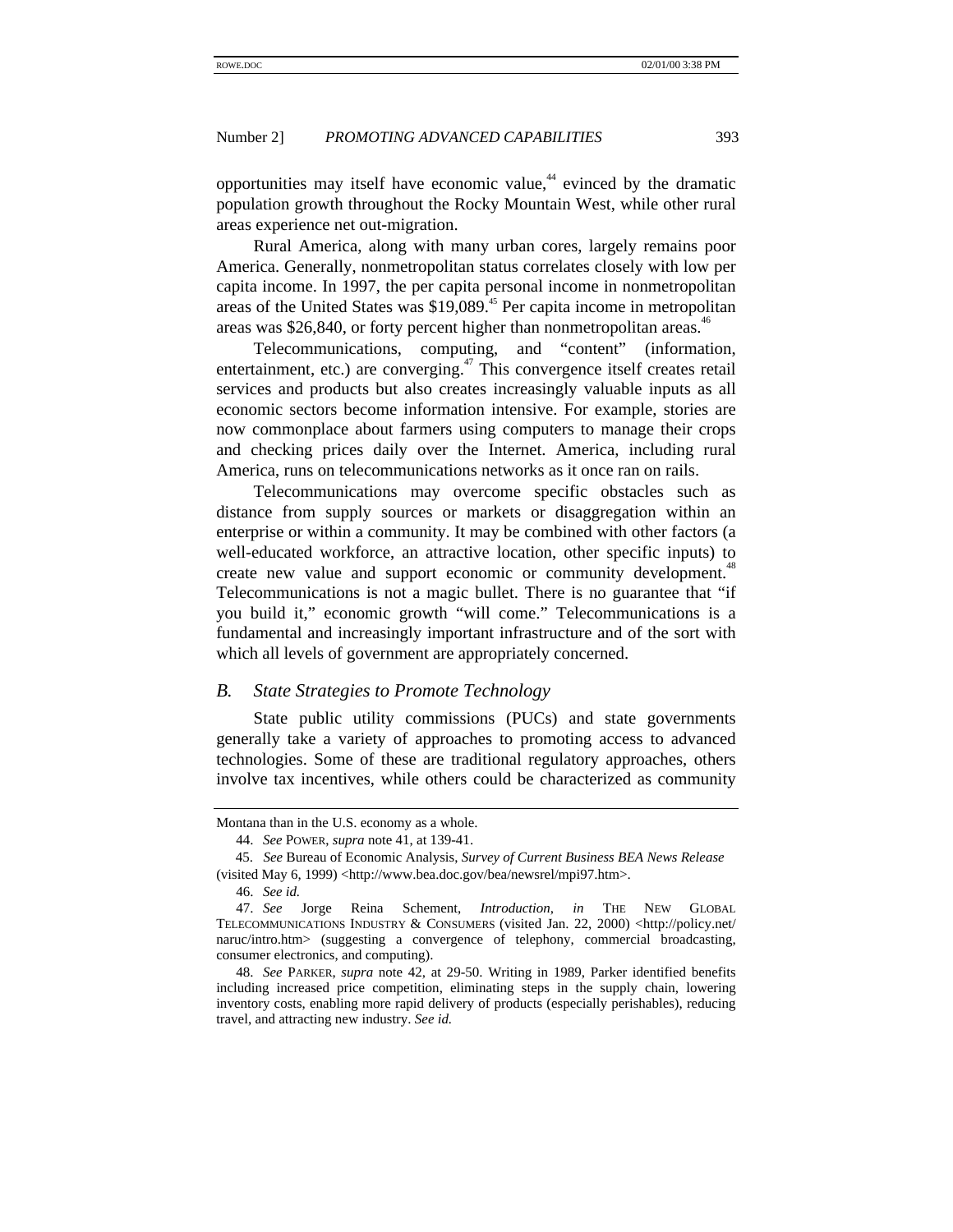and economic development. Although not favored, in at least some instances, direct public ownership has been employed. This section summarizes approaches which state utility commissions and other state entities have taken or should consider.

#### 1. Regulatory Approaches

State PUCs have increasingly recognized infrastructure development as a primary mission.

#### *a. Ratemaking*

For at least fifteen years, PUCs have sought investment commitments as part of alternative forms of regulation  $(AFORS)$ ,<sup>49</sup> which is sometimes called social compact ratemaking. Investment commitments have also been obtained as part of merger reviews,<sup>50</sup> and even as part of traditional rate base/rate-of-return regulation.<sup>51</sup> For example, the Montana Rural Telephone

50*. See* New England Tel. & Tel. Co. and Nynex Corp. Proposed Joint Petition for Reorganization Intended to Effect the Merger with Bell Atlantic Corp., *Order (Part III)*, No. 96-338 at 21 (Me. Pub. Util. Comm'n Feb. 6, 1997), *available at* (visited Nov. 11, 1999) <http://janus.state.me.us/mpuc/orders/96/96388.oii>; Proceeding on Motion of the Comm'n as to the Joint Petition of N.Y. Tel. Co., NYNEX Corp., and Bell Atlantic Corp. for a Declaratory Ruling that the Comm'n Lacks Jurisdiction to Investigate and Approve a Proposed Merger Between NYNEX and a Subsidiary of Bell Atlantic or, in the Alternative, for Approval of the Merger, *Order Approving Proposed Merger Subject to Conditions*, Nos. 96-C-0603 & 96-C-0599 at 4-5 (N.Y. Pub. Serv. Comm'n Mar. 21, 1997), *available at* (visited Nov. 11, 1999) <http://www.dps.state.ny.us/fileroom/doc1619.pdf>.

51. Once dominant, rate of return regulation is still used for telephone utilities in 11 states. Generally, utilities are granted recovery of expenses and the opportunity to earn a commission-approved reasonable rate of return on investments which are either prudent or used and useful to serve customers. *See Price Caps Standard Form of Telco Regulation in 70% of States*, COMM. DAILY, Sept. 8, 1999, at 4.

Price caps have replaced earnings-based methods for regulating rates of major incumbent telcos in 70% of states, plus D.C., according to new survey.

Fifty-state study of incumbent telco rate regulation . . . [that] shows only 11 states still impose rate-of-return regulation on their Bell operating companies and major non-Bell [sic] incumbents, but price-cap activity in [four] of those states soon may be reducing rate-of-return ranks further. Two western states have gone beyond price caps to near-total deregulation of retail telecom services.

 . . . . Rate-of-return regulation still is used in Alaska, Ariz[ona], Hawaii, Mont[ana], N[ew] H[ampshire], N[ew] M[exico], Okla[homa], Ore[gon], S[outh] C[orlina], V[ermont], Wash[ington].

<sup>49.</sup> Alternative forms of regulation began as relatively simple price cap plans under which initial cost-based prices were allowed to move below a cap, which was periodically adjusted according to some index of input prices, usually with an adjustment downward to reflect increased productivity. These plans became much more sophisticated and complex over time, often taking into account investment, service quality, and penalties for not meeting certain performance targets. *See generally*, NARUC, THE MAINE REPORT ON ALTERNATIVE REGULATION (1992); NARUC, STATUS OF COMPETITION (1995).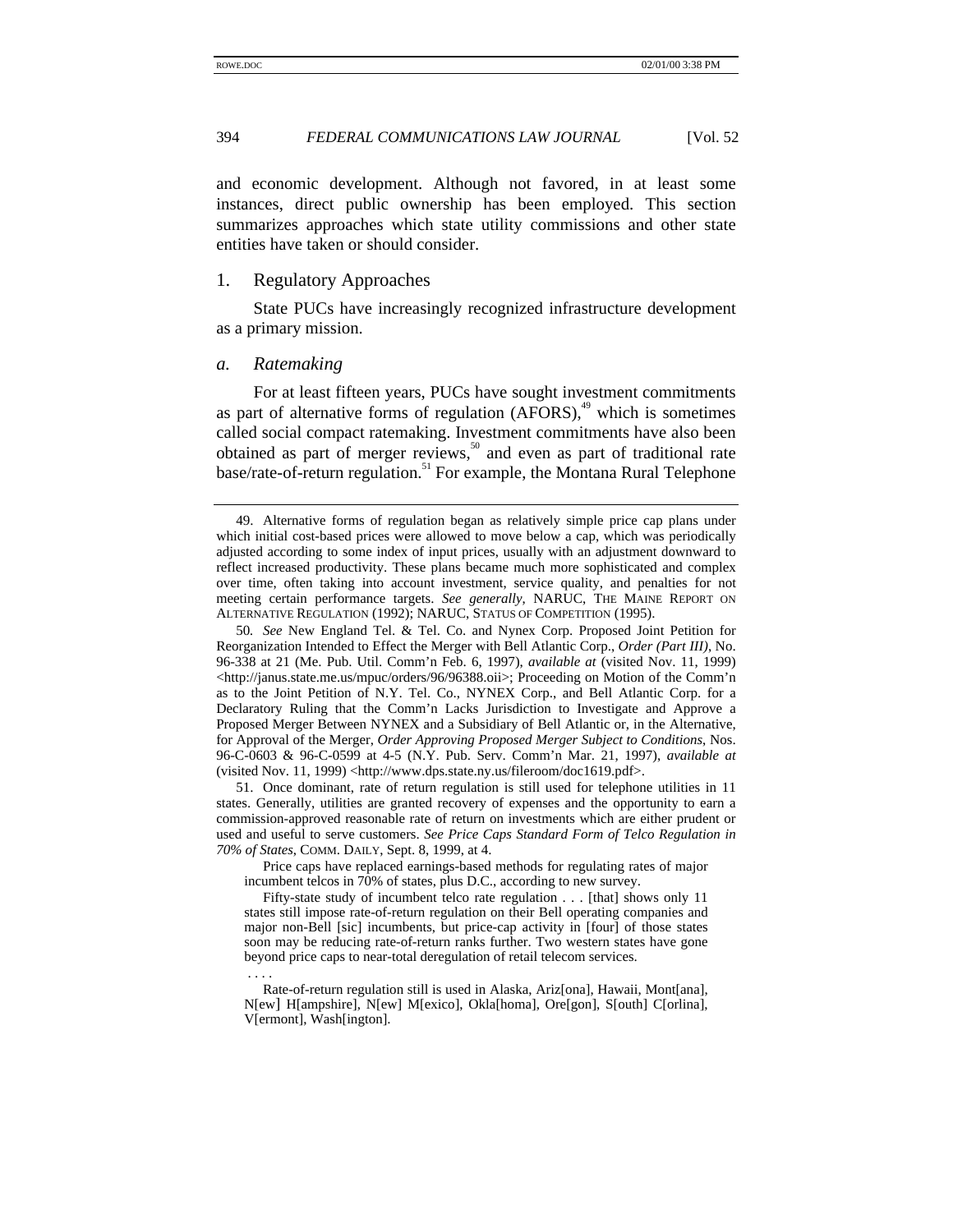Improvement Project (RTIP) allowed Mountain Bell (now U S WEST) an enhanced rate of return in exchange for making substantial investments in outside plant between 1981 and 1986.<sup>52</sup> A subsequent switch upgrade program required U S WEST to install all-digital switches.<sup>53</sup>

Retail ratemaking may also come into play. For example, creating "extended area service" regions, where costs are recovered through local rates instead of through short-distance toll rates, may promote rural development directly by encouraging commercial and other use and may promote telecommunications investment indirectly in response to increased use. This country's unusual structure of flat, affordable local rates (generally without mandatory local measured service) has also been recognized as contributing to high penetration of both basic phone service and Internet.<sup>54</sup>

#### *b. Performance Standards*

Many states have some form of network performance standards. Some have specifically updated those standards to support high-end data. Wisconsin has adopted phased-in standards which will result in a network capable of supporting broadband.<sup>55</sup>

*Id.*

<sup>52.</sup> The Montana Public Service Commission ordered Mountain Bell to propose a comprehensive rural upgrade program in 1980. *See* Application of Mountain States Tel. and Telegraph Co. for Authority to Establish Increased Rates for Tel. Serv., *Order*, Docket No. 6652, Order No. 4585a (Mont. Pub. Serv. Comm'n July 16, 1980). The program was approved on September 21, 1981. *See* Application of the Mountain States Telephone and Telegraph Co. (Mountain Bell) for Authority to Establish New Rates and for Approval of Tariff Changes in Connection with its Comprehensive Rural Tel. Improvement Program, Docket No. 80.10.79, Order No. 4839 (Mont. Pub. Serv. Comm'n Sept. 23, 1981) (estimating the capital investment as exceeding \$56 million over a five year period).

<sup>53.</sup> *See* Application of U S WEST Comm. for Authority to Implement a Mont. Network Improvement and Rate Stability Plan, *Final Order*, Docket No. 90.12.86 at 3 (Mont. Pub. Serv. Comm'n Dec. 2, 1992). Switches were estimated to cost (in 1990 dollars) \$91 million. *See id.*

<sup>54.</sup> *See* Thomas Long, Great Expectations for Telecoms Competition: Lessons from the UK (July 1999) (unpublished manuscript, on file with the *Federal Communications Journal*). Long is the Senior Telecommunications Attorney for the Toward Utility Reform Network (TURN) and prepared the report as part of an Atlantic Fellowship in Public Policy.

<sup>55.</sup> Wisconsin's universal service rules provide for basic levels of data transmission to be universally available and for customers to obtain more advanced services as they are required. The state's definition of essential (basic) service includes minimal modem speeds and fax capability, which must apply to all lines provided by eligible telecommunications carriers, certified by the Wisconsin commission. *See* 47 U.S.C. § 214(e) (Supp. III 1997). The state's rules also set deadlines for deployment of more advanced services, such as digital subscriber lines and high-speed data transmission services. If a customer has a reasonable demand for an advanced service before the deadline, and that service is not available at an affordable rate, the Wisconsin Public Service Commission can use state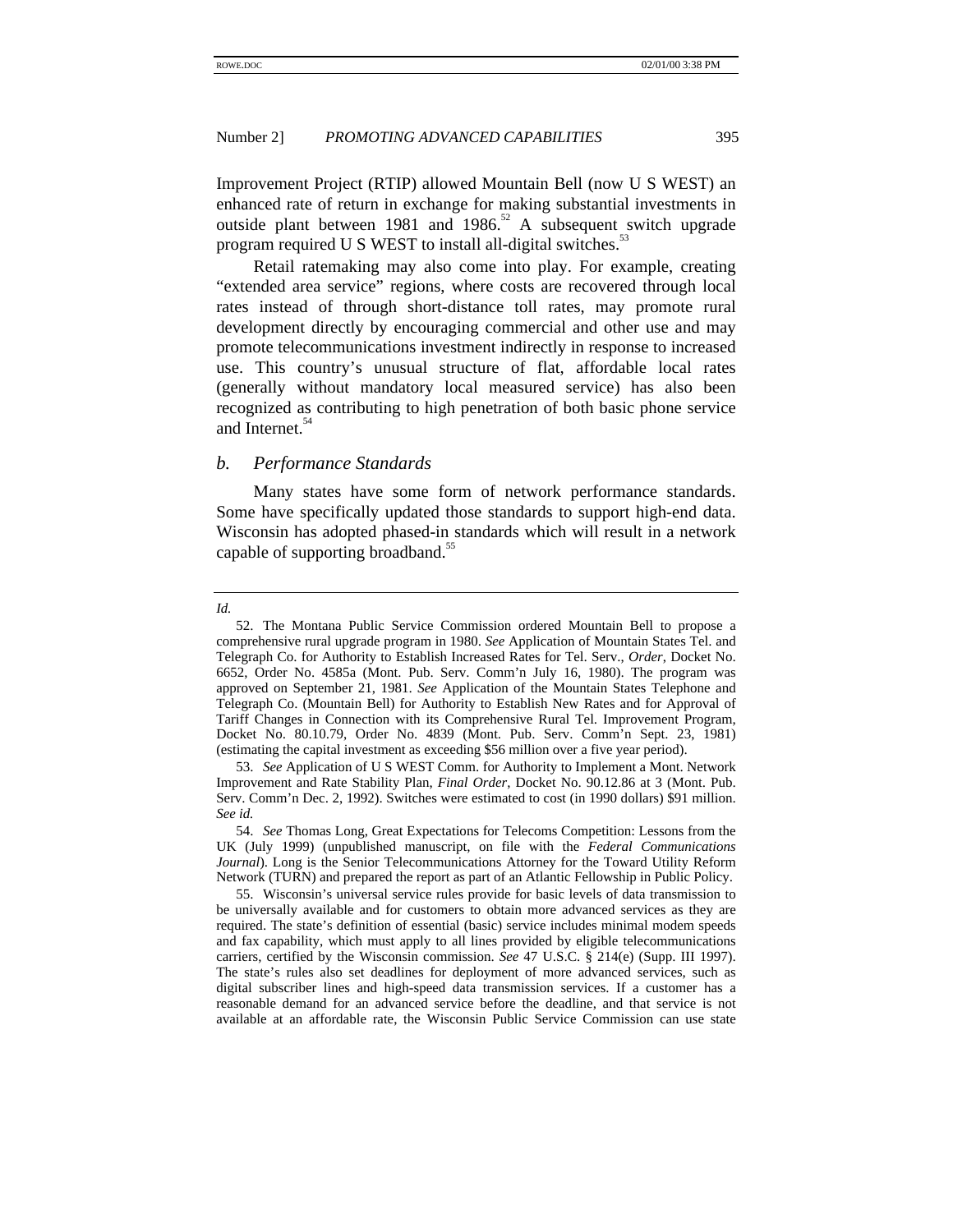#### *c. Deregulatory Approaches*

As early as the mid-1980s, many states adopted reduced regulation or deregulation for actually or potentially competitive services or for exclusively data services.<sup>56</sup> State commissions are often given broad authority to forbear form regulation, sometimes along the lines of section 10 of the Act. $57$ 

#### *d. Competition*

State commissions began promoting local competition several years before passage of the Act. Some states abolished (or, as in Montana, never had) exclusive franchises.<sup>58</sup> New York developed collocation<sup>59</sup> and, in the Rochester Plan, a structural approach to separating competitive and noncompetitive lines of business.<sup>60</sup> The NARUC Telecommunications Committee undertook an extensive analysis of appropriate approaches to local competition, which produced a series of reports on the full range of local competition topics and a final report summarizing the work and

57. *See id.* at § 69-3-808.

58. For example, the Washington Utilities and Transportation Commission (WUTC) authorized that state's first competitive access provider (CAP) and competitive local exchange carrier (CLEC) through a series of commission and judicial decisions involving Electric Lightwave, Inc. (ELI). *See* Electric Lightwave, Inc., 129 Pub. Util. Rep. (PUR) 4th 262 (Wash. Util. Transp. Comm'n 1991) (authorizing ELI to provide service as a CAP). Subsequently, the WUTC decision was affirmed by the Washington Supreme Court. *See* Electric Lightwave, Inc., 869 P.2d 1045 (Wash. 1994). Therein, the court prohibited the WUTC from conferring on any local exchange carrier the right to be the exclusive provider of telecommunications services in a given exchange. Subsequently, ELI petitioned the WUTC for status, in Docket UT-940119. The WUTC granted that request on March 23, 1994. *See* Electric Lightwave, Inc., No. Ut-940119 (Wash. Wash. Util. Transp. Comm'n Mar. 23, 1994). The switch was installed, engineered, and furnished in the ELI's new Seattle central office within 30 days of the WUTC decision.

59. *See* Proceeding on Motion of the Commission to Review Regulatory Policies for Segments of the Telecomms. Industry Subject to Competition, *Opinion and Order Concerning Regulatory Response to Competition*, No. 89-12 (N.Y. Pub. Serv. Comm'n May 16, 1989).

60. *See* Petition of Rochester Tel. Corp. for Approval of Proposed Restructing Plan, *Opinion and Order Approving Joint Stipulation and Agreement*, No. 94-25 (N.Y. Pub. Serv. Comm'n Nov. 10, 1994).

universal service fund money to serve that customer more rapidly. The rules do not specify which provider would offer that service—all providers would, in effect, bid on the offering. The lowest bidder would then provide service and would receive the bid amount from the state universal service rules. To date, no such auctions have occurred. According to Wisconsin Commission staff, the incumbents may prefer to provide the advanced services rather than risk having the universal service fund subsidize a competitor entering their markets. Essential services are defined in WIS. ADMIN. CODE § 160.03 (1996); advanced services deadlines and requests are defined in WIS. ADMIN. CODE § 160.035 (1996). The PSCW is currently updating these rules in docket 1-AC-166.

<sup>56.</sup> *See* MONT. CODE ANN. § 69-3-802 (1999).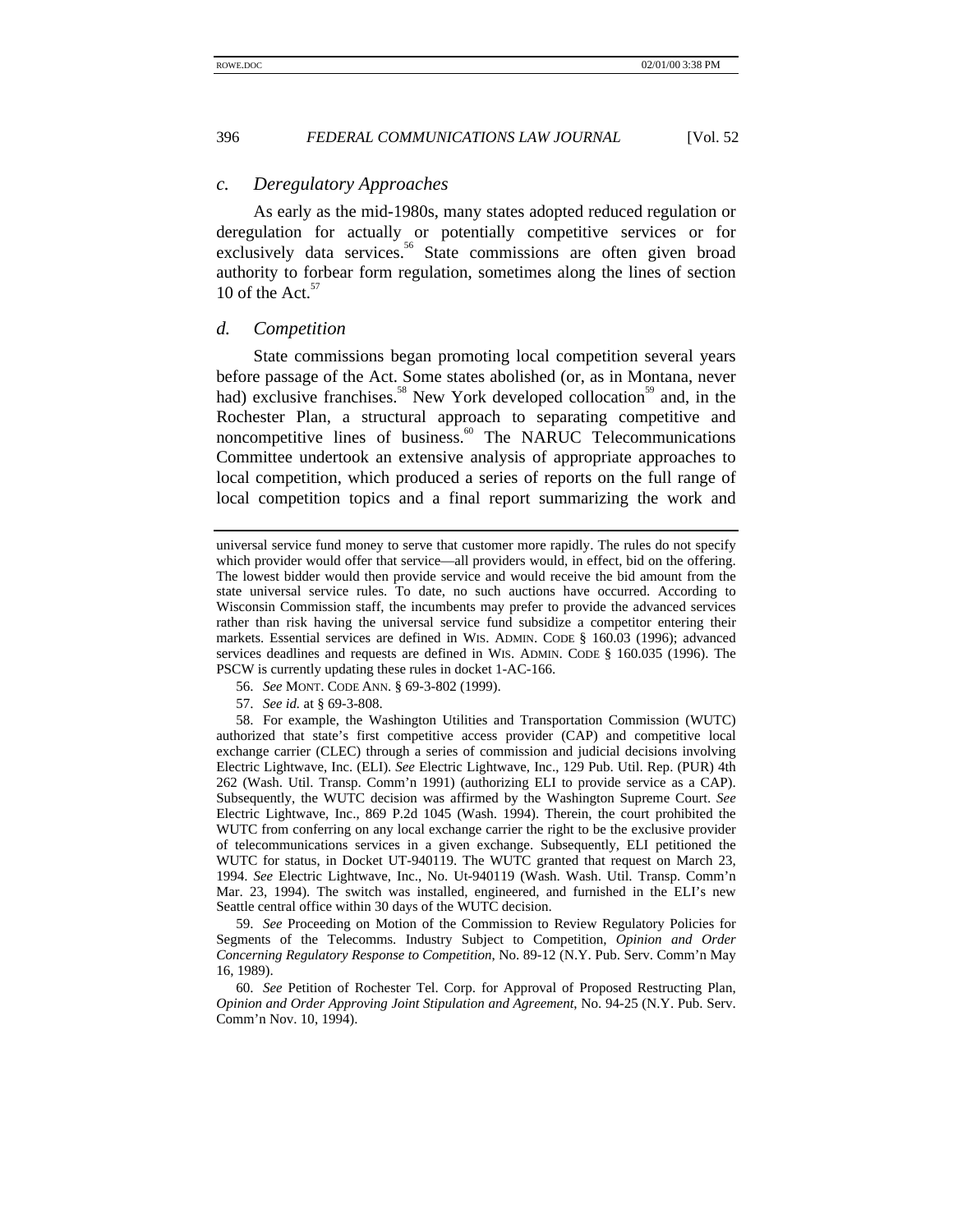making recommendations.<sup>61</sup>

#### *e. Universal Service Support*

A growing number of states have implemented, created, or authorized intrastate high-cost fund programs.<sup>62</sup> As states implement universal service or high-cost support programs, they must decide what level of service to support; what specific services will be supported; what bandwidth will the fund cover; $^{63}$  and what performance assurances will be required?<sup>64</sup>

#### 2. Taxation

Several states have considered tax incentives for technology deployment. Depending upon how they are structured, tax incentives may benefit only those enterprises which have a tax burden against which to take a tax credit and, therefore, could be of limited use to start-ups or nonprofits such as rural telephone cooperatives. More generally, efforts have been made to achieve tax neutrality between actual or potentially competitive providers, including replacing taxes on providers with excise taxes on consumers.<sup>6</sup>

#### 3. Public Ownership

Several states, including Iowa, have built publicly-owned networks.

63. *See* NARUC, *Resolution on the Definition of Voice Grade Service for Universal Service Purposed* (visited Nov. 9, 1999) <http://www.naruc.org/Resolutions/ winter98.htm#resolutiononthedefinitionofvoiceserviceforuniversialservicepurposes>.

64. *See Telephony*, COMM. DAILY, Feb. 4, 1998, at 8.

Rural telephone users will be denied full access to information technology because of change FCC recently made in universal service support. Rural Utilities Service (RUS) said in meeting with Commission staff last week. RUS . . . is concerned because FCC lowered level of "voice-grade access" that qualifies for universal service support. RUS said FCC in May 1997 adopted Federal–State Joint Board's decision to define voice-grade service as having bandwidth of 500-4,000 Hz, but in Dec. lowered definition to 300-3,000 Hz "without seeking comment." That means that rural telecos. can't get universal service funding for circuits with bandwidth higher than 3,000 Hz, RUS said: "The effect of this reduction will be to slow down rural America's access to information technology . . . A 3,400 Hz circuit will not guarantee that a modem will connect at 28.8 [kilobytes per second (kbps)] but a 3,000 Hz circuit will practically guarantee that will not."

65. *See* MONT. H. BILL 128 (1999) (moving significant tax responsibility from provider taxes to excise taxes paid by end users); MONT. CODE ANN.  $\S$ § 15-53-130, 15-6-141(c)(vi), 15-6-156(4) (1999).

<sup>61.</sup> *See* NARUC STAFF SUBCOMMITTEE ON COMMUNICATIONS, LOCAL COMPETITION WORK GROUP SUMMARY REPORT (1996).

<sup>62.</sup> *See* EDWIN A. ROSENBERG & JOHN D. WILHELM, STATE UNIVERSAL SERVICE FUNDING AND POLICY: AN OVERVIEW AND SURVEY (1998), *available at* (visited Oct. 2, 1999) <http://www.nrri.ohio-state.edu/download/9820.pdf>.

*Id.*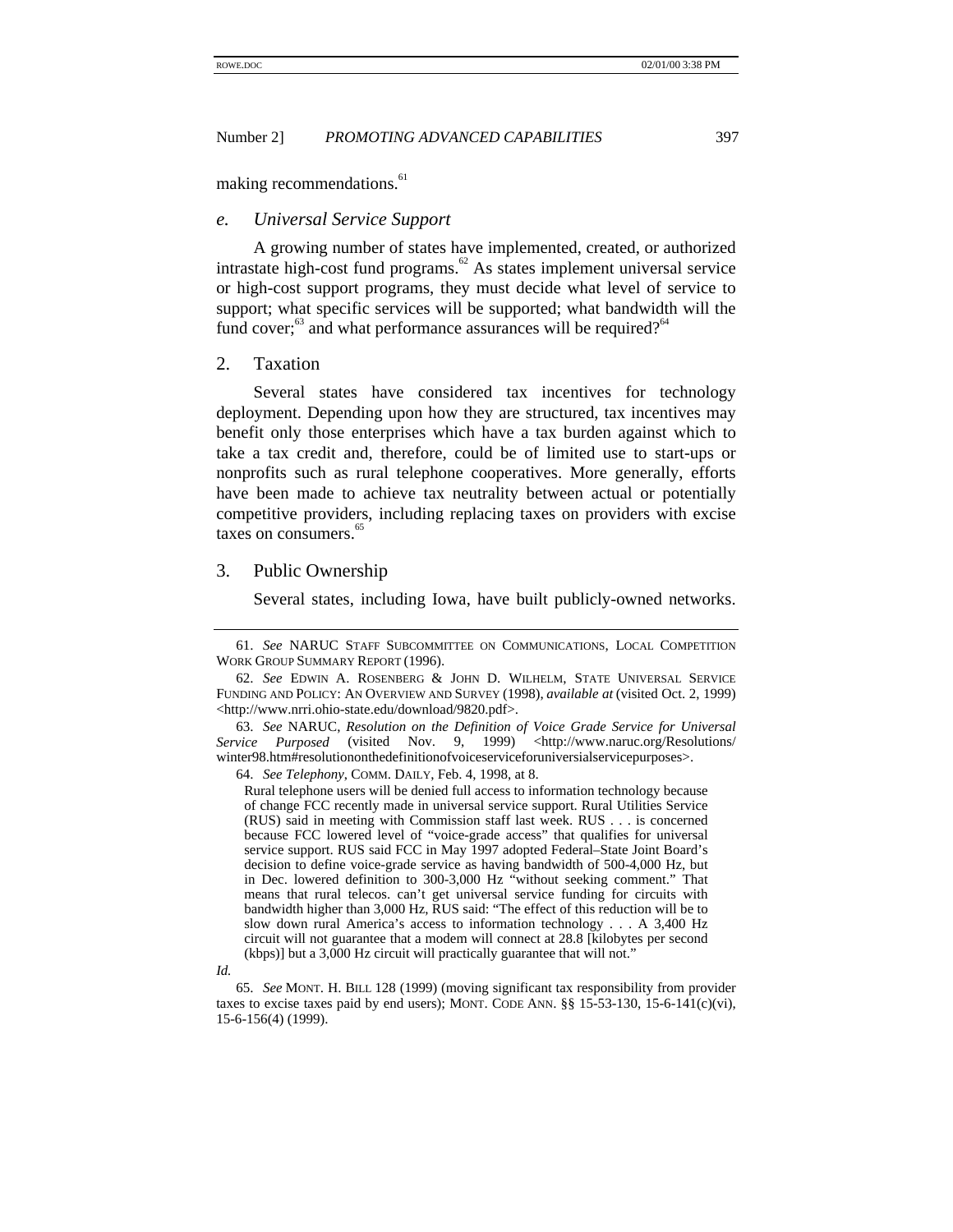Similarly, the City of Tacoma embarked on a telecom modernization buildout through its electric Public Utility District after an unsuccessful attempt to attract a private telecom or cable provider.<sup>66</sup> This approach is often controversial because it may diminish the potential market for private providers, may transfer technology risk to the public sector, is difficult to reconcile with competitive approaches, and raises the specter of government competition with the private sector. Therefore, it usually is considered a last resort.

#### 4. State Contract Authority

Typically, state government will be the largest, or at least one of the largest, consumers of telecommunications services, particularly, but not exclusively, in smaller and more rural states. State contracts and other purchases may be designed to promote private deployment of open infrastructure. "Demand pull" approaches—a state outlining its needs without dictating how they are to be met—allow a creative market response and are usually preferred over technology push approaches.

# 5. Technical Assistance Programs

State government can be a clearinghouse for local efforts, support technology training, or facilitate community-to-community mentoring programs. An increasing number of colleges, especially land grant universities, now have technology programs. $67$ 

### 6. Funding Specific Projects or Certain Kinds of Needs

#### *a. Grants and Loans*

Certain projects may have significant spillovers that justify exceptional public investment. The Federal Telecommunications and Information Infrastructure Assistance Program (TIIAP), a grant program, has been specifically suggested as a model for state programs.<sup>68</sup> Revolving loan funds could also be considered.

<sup>66.</sup> *See* Christopher Conte, *The Telecom Disconnect*, GOVERNING, July 1999, at 21-22.

<sup>67.</sup> For example, the Burns Telecommunications Center at Montana State University provides technology assistance to communities throughout Montana. *See Burns Telecommunications Center* (visited Nov. 9, 1999) <http://btc.montana.edu>.

<sup>68.</sup> *See* Steven Downs, *TIIAP Adaptation, in* A COMPILATION OF "BEST PRACTICES" TO IMPLEMENT THE TELECOMMUNICATIONS ACT OF 1996 39 (Bob Rowe & Vivian Witkind Davis eds., 1999).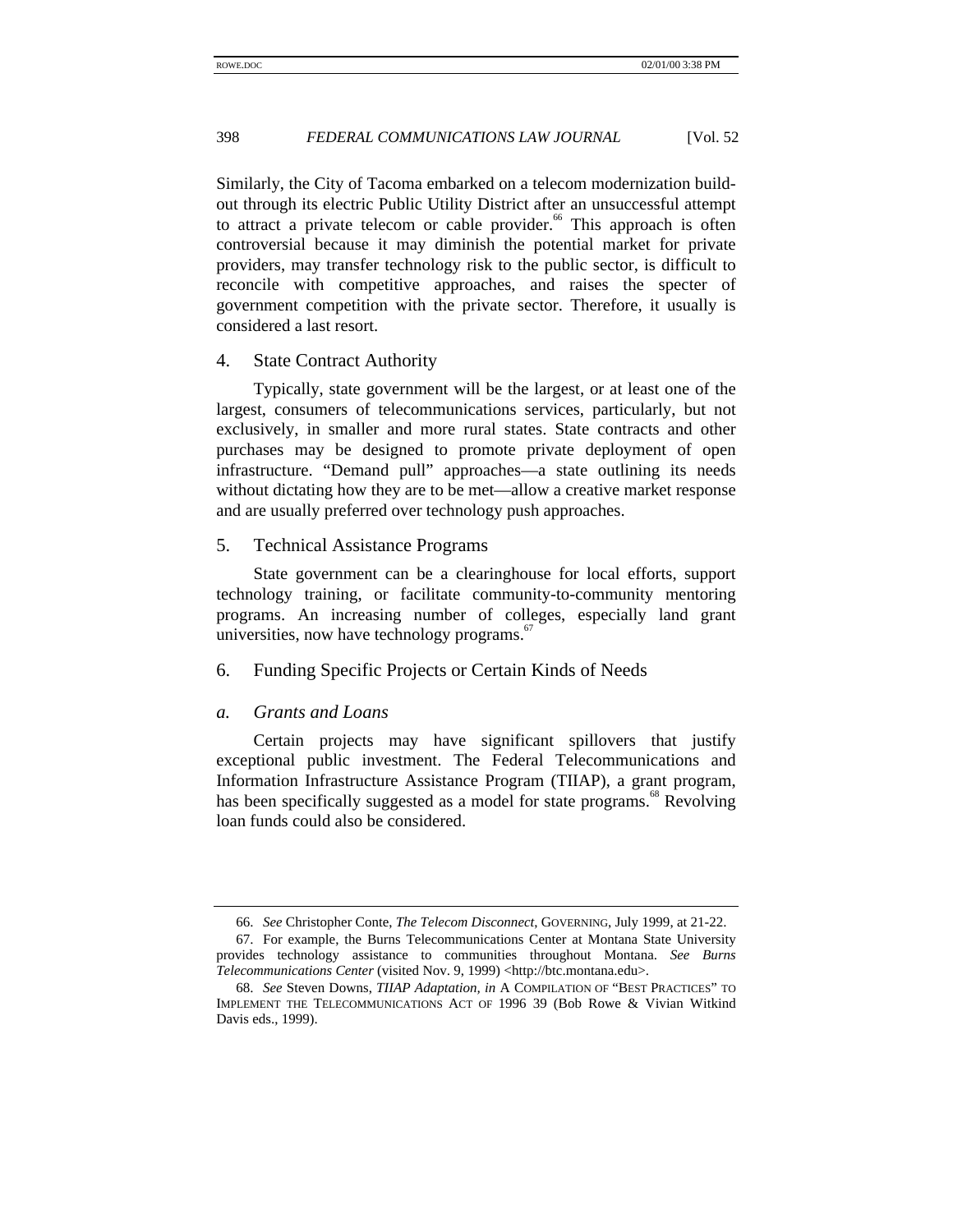#### *b. Rate Assistance*

States should consider companion programs to those at the federal level which support rural health care centers, libraries, and schools. A Montana Universal Access program goes beyond the federal programs, for example, to assist community access points and tribal community colleges.<sup>6</sup>

# *C. An Economic Development/Community Development Framework for State Commission Efforts*

The culture of the telephone industry and its regulators is different from the culture of rural development advocates and economic development agencies. They not only use different terminology, but are administered through different agencies, which often have little contact with each other. Historically, the two cultures have pursued their separate concerns in their two distinct worlds, never pausing to think that they have something in common.

Community and economic development may serve as a useful organizing principle for technology promotion, including many of the approaches just described. State PUCs may wish to rethink some portions of their operations and ways of doing business.<sup>71</sup>

A community and economic development approach (CD/ED) would emphasize working directly with concerned communities and marshalling the resources needed to meet the goal set by the communities. As described in Part IV.A, telecommunications is widely recognized as an essential input to economic development, measured in investment, per capita income, or employment. It can also be one valuable tool to promote community development, measured in crime levels, educational attainment, levels of participation in community activities, the balance of in-migration and out-

<sup>69.</sup> The Montana Universal Access Program, administered by the Public Service Commission, is designed to assist rural communities with the high costs of connectivity for advanced telecommunications services. Communities not located within a frame relay cloud do not have comparable access to advanced telecom technology as communities which, by virtue of their location, are in or near a frame relay cloud required for connecting to advanced services. The program provides funding assistance to schools, libraries, healthcare providers, tribal colleges, and communities which pay additional mileage or backhaul charges simply to reach the point of connection for advanced services. Under the program, applicants pay no more than \$100 per month in additional connectivity costs for a 56 kbps line than do their more urban counterparts located within an advanced service access area. These connectivity charges are usually billed by telecommunications carriers as mileage or backhaul charges and are incurred as additional charges to routine monthly recurring billing for lines for advanced services.

<sup>70.</sup> PARKER & HUDSON, *supra* note 21, at 49.

<sup>71.</sup> *See* William Gillis, Ph.D., *Rural Telecommunications: From Market Failure to Market Opportunity*, TELECOM Q., Feb. 1996. Gillis is a commissioner on the WUTC.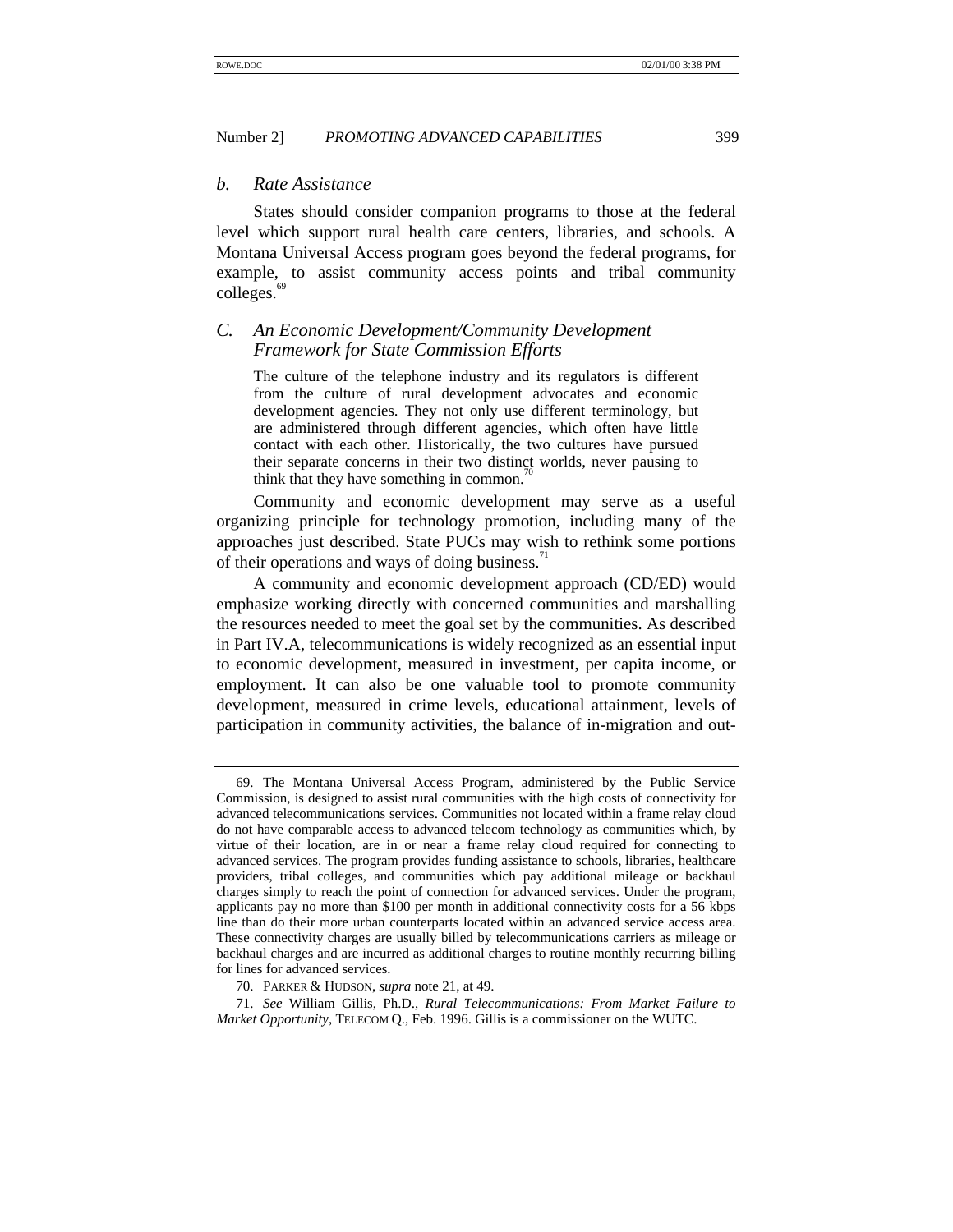migration, and perceptions of the quality of life. Community development and economic development are mutually-reinforcing concepts.<sup>72</sup>

A CD/ED approach might start with developing a shared vision for the community in a process initiated at the local level. The community might then conduct an inventory of assets and identify barriers to be addressed in achieving its vision. Infrastructure, especially telecommunications assets and barriers, would likely feature prominently in such an assessment. As plans are developed, they should be customer driven, not technology driven. This kind of process is likely to change both the nature of demand—what customers want—and the penetration of that demand—how many customers want it. For example, a rural business might initially want nothing more than the ability to quickly obtain a credit card verification. Over time, the business may desire to purchase inputs over the Internet or market its products electronically. Local examples of successful technology applications along with local training (such as cyber cafes that are held where citizens actually meet) are probably key to moving use up the scale, encouraging customers to extract more value from the network. At some point, a local technology culture begins to grow and use becomes more diffuse as well as more intense. This is very much the experience in towns such as Libby, Montana, where customer concerns with basic telephone infrastructure (multiparty lines, analogue switches, outages, and, in some cases, the absence of any facilities) expanded into an active technology group closely allied with the county economic development agency. The group founded a community-based internet service provider (ISP) that provides training and support to business, nonprofit, and private technology users and advocates progressively increasing network access.<sup>73</sup>

A successful effort typically draws heavily on the community's own resources and often pursues market-oriented strategies as a first preference. For example, is it possible to aggregate demand into one relatively

<sup>72.</sup> In studying the penetration of simple phone service, Professor Jorge Schement has identified the relationship between strictly economic factors (income and employment) and other factors, such as age, housing type, geography, and especially ethnicity. Often these factors play out in unique local combinations. *See* Jorge Reina Schement, *The Persistent Gap in Telecommunication: Toward Hypothesis & Answers, in* COMPETITION, REGULATION, AND CONVERGENCE: CURRENT TRENDS IN TELECOMMUNICATION POLICY RESEARCH (Sharon Eisner Gillett & Ings Vogel Sang eds., 1999).

<sup>73.</sup> The "KooteNet" (named after the Kootenai River that cuts through the mountain valley), adopted as its mission statement, "to Fill the Local Pothole on the Information SuperHighWay." *Lincoln County Montana Homepage* (visited Sept. 29, 1999) <http://www.liby.org/>; *see also* Gail Lawyer, *Node on the Range*, TELECOM, BUS. & TECH. FOR NEXT-GENERATION SERVICE PROVIDERS, Aug. 1998, at 62.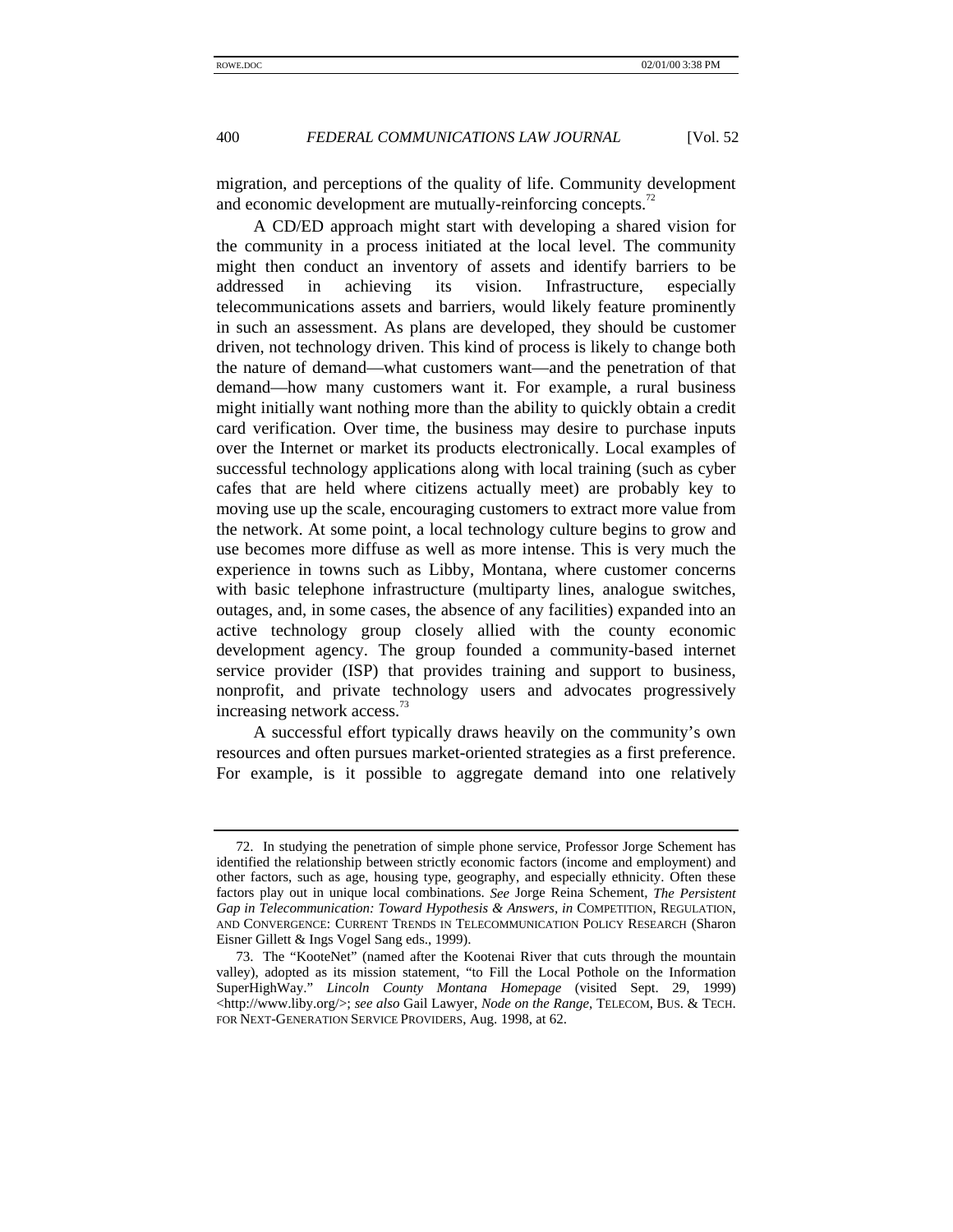attractive package and solicit bids for serving that package?<sup>74</sup> Is it possible to develop partnering arrangements between local and remote entities—for example, a local ISP or other business and a regional or national data  $CLEC.<sup>75</sup>$ 

A state PUC can perform a number of crucial functions within a new CD/ED focus. It can convene local or state forums, provide an information resource to local officials and citizens, and act as an intermediary or advocate for local interests with providers and the federal government. Further, the state can help identify and implement strategies most appropriate to particular situations, develop a statewide vision to match the various local visions, and implement universal service, service quality, and other programs which support state and local visions.

A new CD/ED mission, if embraced, must coexist with an ongoing concern for rates paid and service received by retail customers who do not enjoy competitive choice and with a new emphasis on consumer protection and education. It also must function within existing statutory and administrative rule requirements applying to various types of proceedings. Potentially, it has implications for how utility commissions are organized, staffed, and operated. It is one part of a larger rethinking underway within and among state utility commissioners.<sup>76</sup>

# V. A FEDERAL-STATE APPROACH TO BROADBAND DEPLOYMENT

The Act established a cooperative federalist telecommunications policy.<sup>77</sup> Section 706 in particular speaks to both the FCC and states. As

<sup>74.</sup> Aggregation of demand, often with one larger user as an anchor, is attractive but difficult to achieve for several reasons. The anchor may already be tied into a contract or may be disinclined to enter a sharing arrangement with other customers. External restrictions on certain customers may make it difficult for them to aggregate with others. Even with aggregated demand, there may be few suppliers interested in providing service. Conducting needs assessments, developing requests for proposals, evaluating bids, and entering contracts may be complex and time-consuming undertakings. Local, state, public, and private entities may provide valuable service helping to overcome these barriers.

<sup>75.</sup> Skyland, a competitive venture of several Montana cooperatives, is pursuing an innovative arrangement with NorthPoint to provide DSL in certain areas.

<sup>76</sup>*. See* Bob Rowe, *Substance Plus Process—Telcoms Regulation Reforms to Protect Consumers, Preserve Universal Service, and Promote Competition*, 71 U. COLO. L. REV. (forthcoming March 2000) Bob Rowe, *A Cooperative Federalist Approach to FCC Restructuring*, NRRI B., Fall 1999, at 109-114.

<sup>77</sup>*. See* Philip J. Weiser, *Chevron, Cooperative Federalism, and Telecommunications Reform*, 52 VAND. L. REV. 1, 3 (1999). Weiser describes cooperative federalist systems as those which charge state agencies as well as federal agencies with responsibility for interpreting and implementing federal law. He suggests that Chevron deference should be extended to state agencies charged with implementing the Telecommunications Act, as it is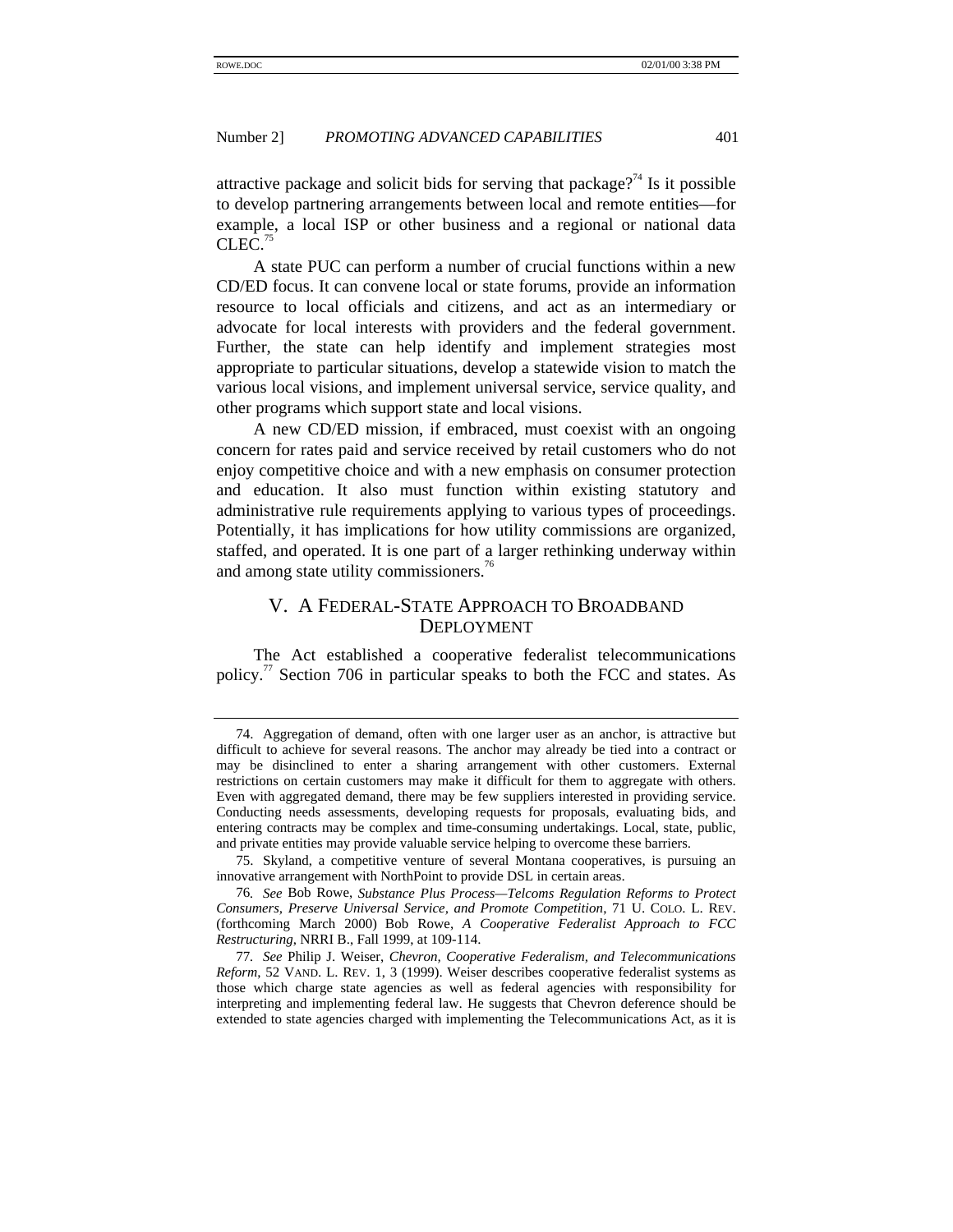discussed in Part III, ATC deployment is a complex issue and looks much different when viewed up close than when seen from a distance. Is it possible to coordinate various approaches to ATC deployment within the Act's structure? In particular, is it possible to take advantage of the relative skills of federal and state regulators? Is it also possible to reconcile promotion of ATC deployment with the Act's other mandates, especially preserving and advancing universal service and encouraging competition? This Part first summarizes an overall approach to FCC-state efforts to implement the Act. It then suggests a specific framework for coordinating section 706 efforts, along with a list of possible initial steps. Finally, it mentions several areas where ATC policies and other policies must be harmonized.

#### *A. A Framework for Federal-State Relations*

In his first speech as FCC Chairman, William Kennard called for a federal-state "Magna Carta" on Act implementation.<sup>78</sup> Over the following year, state commissioners worked with Chairman Kennard and his staff to draft such a document. NARUC adopted the final Magna Carta document in a February 1999 resolution.<sup>79</sup> The Magna Carta begins by affirming a commitment to competition and universal service and concludes by listing nine areas for joint action.<sup>80</sup> Perhaps most significantly, it includes a "Statement of Participation," which commits state commissions and the FCC to take full advantage of their complementary strengths, and identifies several specific practices which may be applied in various contexts in order to do so. These include participation in one another's key proceedings, hands-on consultation, best practices guidelines, and cooperative development of substantive models or standards.<sup>81</sup>

to the FCC. *See id.* at 1-3. *See generally* Chevron USA, Inc. v. Natural Resources Defense Council, Inc., 467 U.S. 837 (1984).

<sup>78.</sup> *See* Chairman William E. Kennard, Address at the Annual Convention of the National Association of Regulatory Utility Commissioners (Nov. 10, 1997).

<sup>79.</sup> *See Winter Committee Meeting Resolutions* (visited Oct. 2, 1999) <http://www.naruc.org/Resolutions/reswin99.htm>.

<sup>80.</sup> The nine areas are: entry strategies, network element pricing, nonrecurring charges, universal service, nondiscrimination, innovation and investment, consumer protection, enforcement, study and analysis. *See id.*

<sup>81.</sup> *See id.* The pertinent portion of the Statement of Participation is as follows: State and U.S. territory commissions and the FCC possess complementary strengths. We will work together to take full advantage of these, in the spirit of cooperative federalism.

Cooperation between the federal and [s]tate and U.S. territory decisionmakers takes advantage of the strengths of each. The federal, [s]tate[,] and U.S. territory proceedings are fact-based and the commissions are able to analyze and act on complex records. States and U.S. territories are close to local markets and have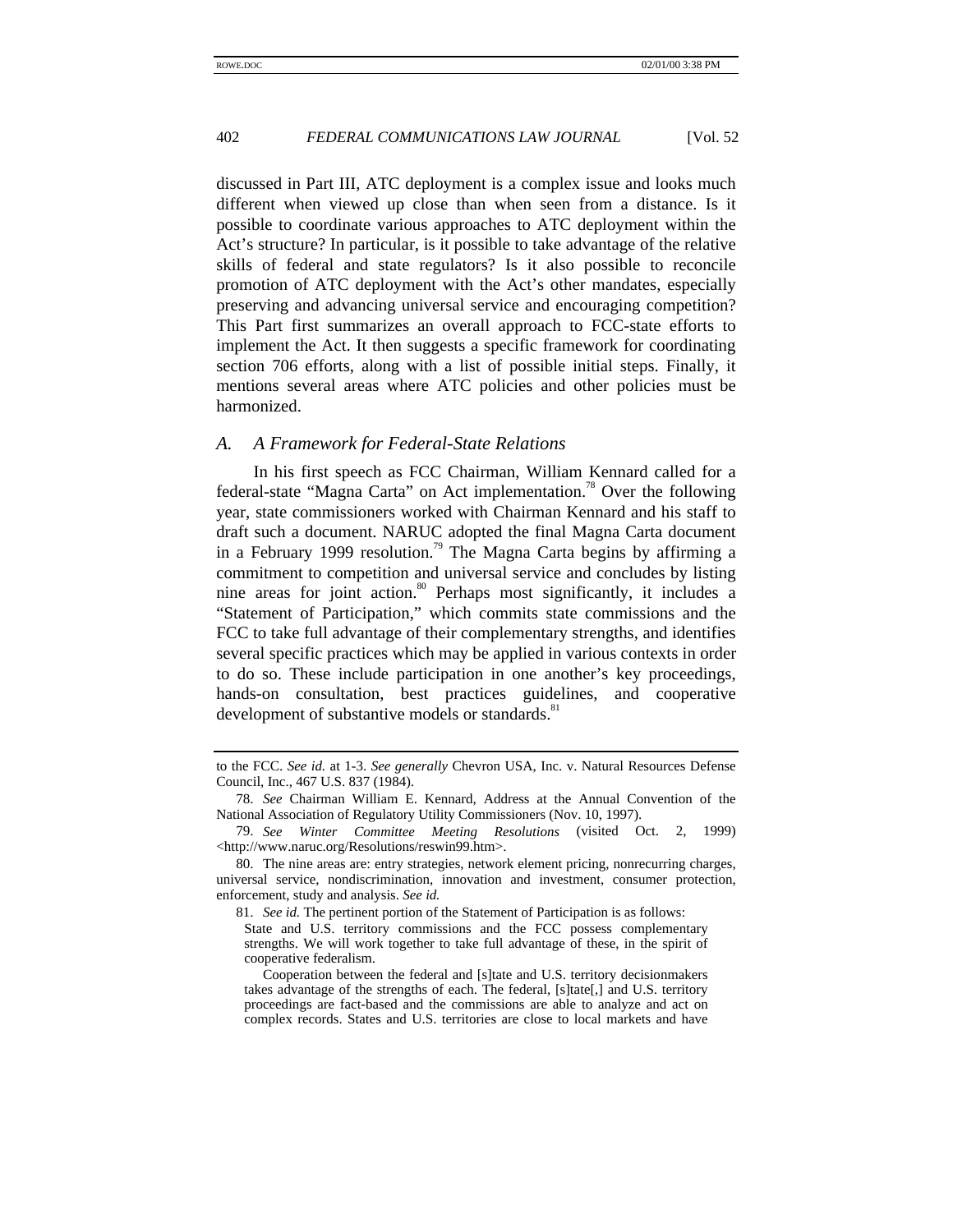#### *B. A Structure for ATC Promotion*

Given the complexity of ATC issues, the variety of potential strategies, and the strong state and national interests in ATC promotion, a vehicle is required to coordinate understanding of and action to address ATC deployment. The Act's overall cooperative federalist structure and the specific directions to the FCC and state commissioners outlined in section 706, at the very least, support such an approach. This vehicle would be a prime example of the kind of joint effort called for in the federal-state Magna Carta.

Joint boards or joint conferences of state and federal commissioners are specifically authorized by section  $410(b)$  of the Act.<sup>82</sup> In February 1998, the Alliance for Public Technology called for a joint board or task force concerning section  $706$ <sup>33</sup> In March 1998, NARUC passed a resolution urging the FCC to investigate section 706 thoroughly and consider ideas including "a state-specific joint board or a section 706 task force to model various approaches and to develop coordination strategies."<sup>84</sup>

Generally, certain practices can help federal, [s]tate[,] and U.S. territory regulators achieve their goal of mutual cooperation. Such practices may include encouraging [s]tate participation in FCC proceedings, as well as FCC participation in crucial [s]tate and U.S. territory proceedings. Encouraging hands-on consultation among [s]tate, U.S. territory[,] and federal policy-makers and developing and using "best practices" guidelines will contribute to the collaborative process. Cooperative development of substantive models or standards, which may be considered by [s]tates and U.S. territories in formulation of [s]tate/U.S. territory-specific policies, will aid in achieving the common goals.

82. *See* 47 USC § 410 (b) (Supp. II 1996).

83. *See* Petition of the Alliance for Public Technology at 34-41, *Petition of the Alliance for Public Technology Requesting Issuance of Notice of Inquiry and Notice of Proposed Rulemaking to Implement Section 706 of the 1996 Telecomms. Act*, RM-9244, *available at* (visited Jan. 21, 2000) <http://www.apt.org/policy/706filing.html>.

84. NARUC, *Resolution Regarding Petitions to the FCC for Action Under Sec. 706*

developed methods for evaluating the structure of those markets. States and the U.S. territories also benefit from experience with other industry restructurings, including natural gas and electricity. The FCC possesses not only a national, but also a global perspective. Moreover, it is expert in dealing with all forms of communications. Together, the FCC, the [s]tates[,] and the U.S. territories can accomplish much in addressing customer concerns, the linchpin of the regulatory process.

FCC actions affecting [s]tates and U.S. territories should be undertaken in a manner that is consistent with its statutory obligations, while mindful of [s]tates' and U.S. territories' unique knowledge of local conditions and experience in regulating the local market. In areas where national standards are appropriate, the FCC will strive to implement them in a way that encourages [s]tate and U.S. territory input to the fullest extent possible. The parties recognize the value of diversity and of experimentation in many circumstances. The [s]tates and the U.S. territories will support the FCC in its efforts to meet the challenges presented by the implementation of the Act to the fullest extent possible.

*Id.*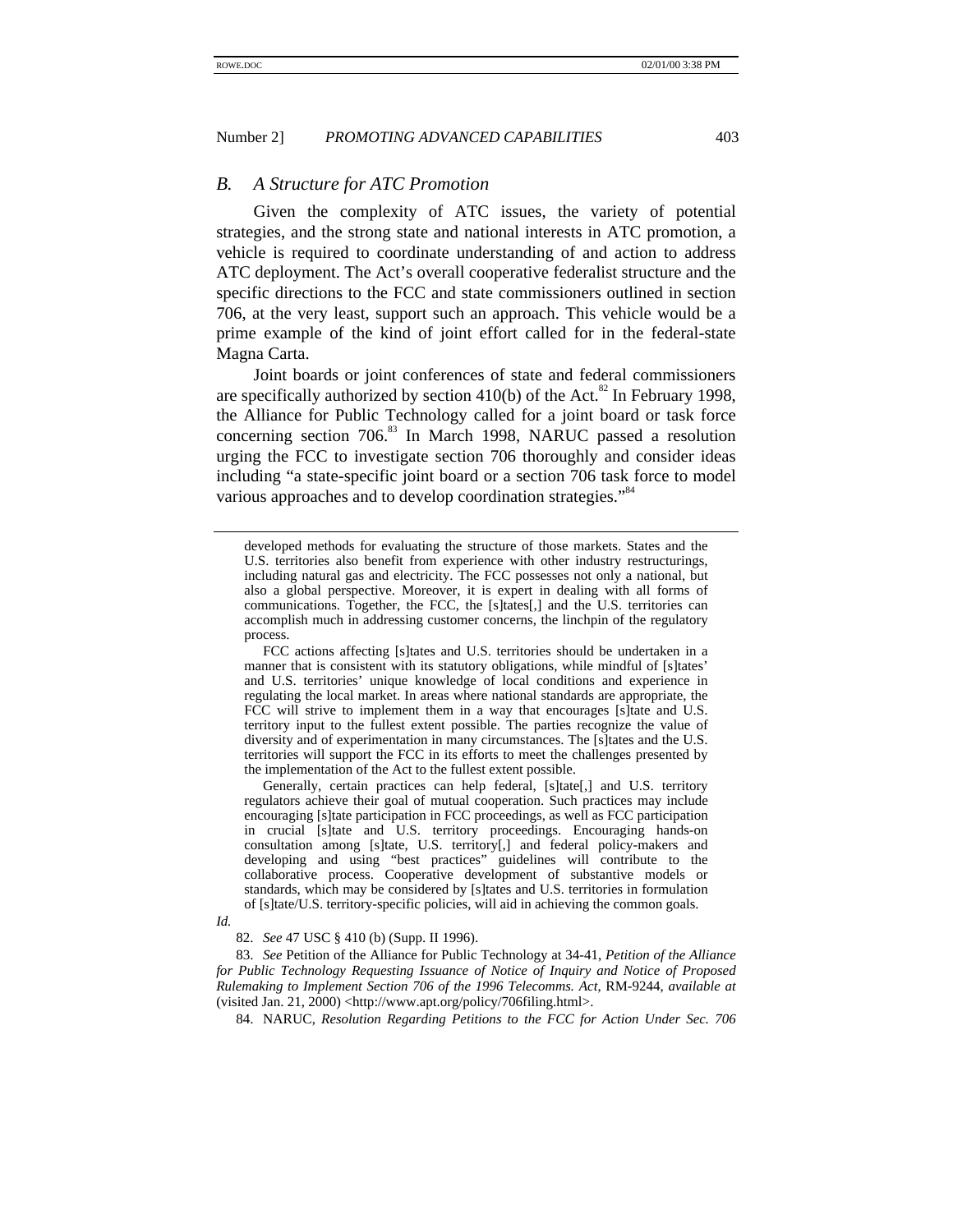In February 1999, NARUC passed a resolution calling on the FCC to convene a joint conference or advisory body including federal and state commissioners which would widely consult with other private and public interested parties. The joint conference would facilitate cooperative development of ways to promote competition and deployment of ATCs, develop program proposals, and monitor results.<sup>85</sup>

Subsequently, a work group began developing a specific proposal. NARUC adopted the proposal in July  $1999<sup>86</sup>$  and conveyed it to the FCC with a request for an order establishing a joint conference. $87$  The proposal describes an overall objective, proposes a specific structure, explains the joint conference's scope, and concludes by listing specific joint conference functions.<sup>88</sup>

The joint conference's overall objective would be to speed advanced services deployment to underserved areas and customers through coordinated action among federal, state, local, industry, and nonprofit initiatives.<sup>89</sup> The proposed structure is a joint conference of federal and state commissioners under section  $410(b)^{90}$  that would act as a steering committee for a larger and much more inclusive task force. Consumer groups, industry providers including small companies serving rural areas, and other units of government would all be encouraged to participate.

The joint conference's scope would include considering strategies such as those outlined in Part III.B-C of this Article. The conference would specifically consider how strategic partnerships with local government or economic development agencies may enhance the effectiveness of traditional regulatory options. To the extent possible, recommendations would emphasize private market development and leveraging of the

<sup>(</sup>visited Oct. 2, 1999) <http://www.naruc.org/Resolutions/winter98.htm>.

<sup>85.</sup> *See* NARUC, *Resolution Requesting a Federal/State Forum for Promotion of Access to Advanced Telecommunications Capabilities* (visited Oct. 2, 1999) <http://www.naruc.org/rescont.htm>.

<sup>86.</sup> *See* NARUC, *Resolution Endorsing a Federal-State Joint Conference on Advanced Services July 1999* (visited Oct. 2, 1999) <http://www.naruc.org/Resolutions/ summer99.htm>.

<sup>87.</sup> *See* Letter from Bob Rowe, Chairman, NARUC Telecommunications Committee, to William E. Kennard, Chairman, FCC (Aug. 9, 1999) (on file with the *Federal Communications Law Journal*).

<sup>88.</sup> *See* NARUC, *Attachment—Federal-State Joint Conference on Advanced Services* (visited Oct. 1, 1999) <http://www.naruc.org/Resolution/summer99htm>.

<sup>89.</sup> *See* NARUC, *Summer Committee Meetings Resolutions, Section I* (visited Oct. 1, 1999) <http:// www.naruc.org/Resolutions/summer99.htm7>.

<sup>90.</sup> *See Attachment—Federal-State Joint Conference on Advanced Services*, *supra* note 88. The dual steering committee/task force structure was proposed to ensure an entity is specifically responsible for the joint conference's functioning.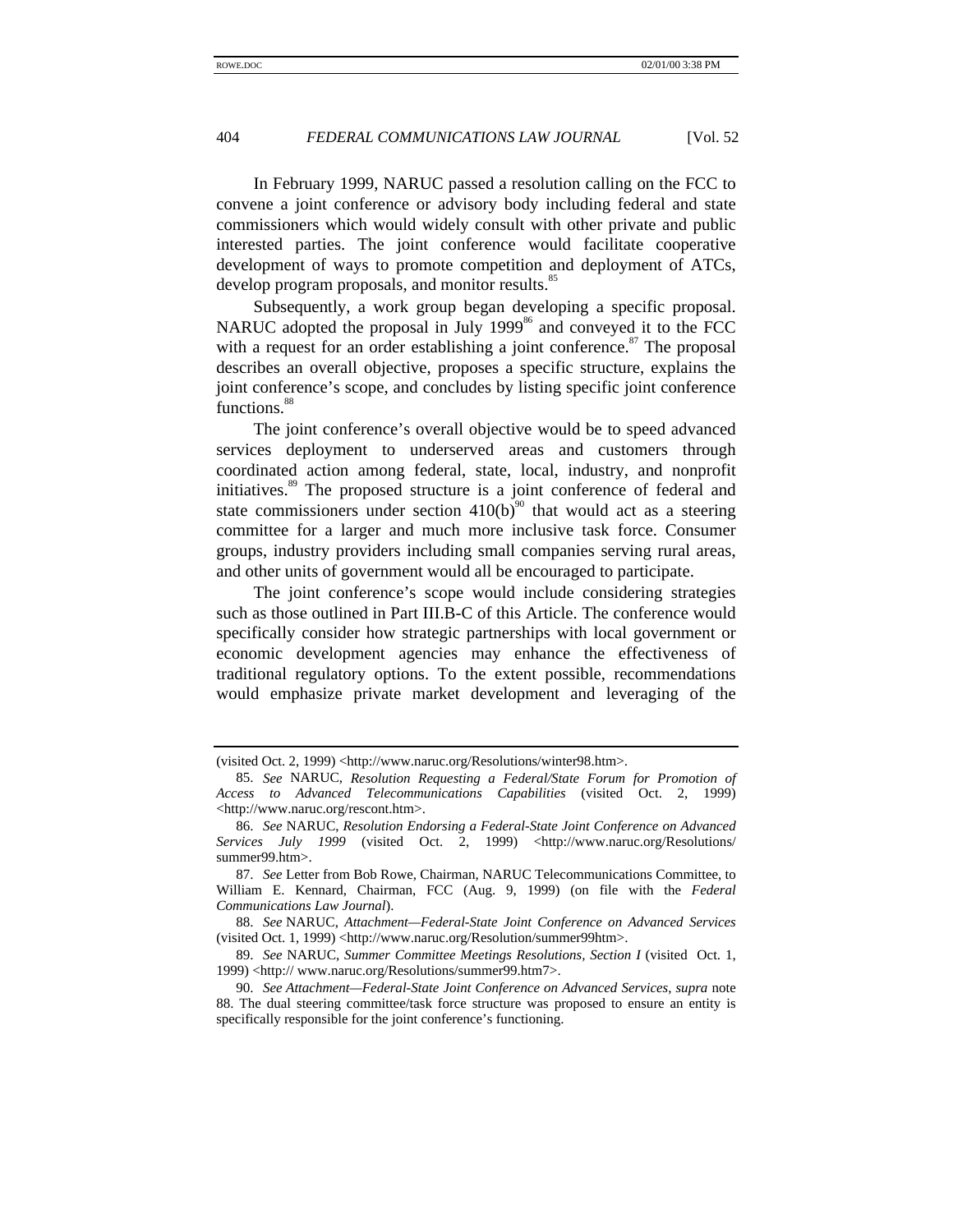competitive marketplace to promote access to ATCs.<sup>91</sup>

The proposal sets out an initial list of five specific functions. $92$  The joint conference would *monitor* ATC deployment, for example, through regional hearings sponsored jointly by the FCC, the Rural Utilities Service, NTIA, and NARUC. Monitoring would also include assessment of the supply of and demand for ATCs and identification of deployment strategies. *Activation* would include convening special forums and other means to promote the overall objective. *Coordination* of various programs would seek synergies between existing efforts, identify obstacles to their success, and transfer implementation to stakeholders. Information developed through the joint conference would be *disseminated* to those best able to use it. Finally, various strategies could be *deployed* in specific urban and rural section 706 zones.

The joint conference proposal is a way to bring together the various stakeholders and strategies in order to move forward on Congress's specific directions in section 706. It is consistent with the Act's overall purposes and congruent with the Act's cooperative federalist structure.

# *C. Reconciling Access to ATCs with Competition and Universal Service*

There are a range of additional Act implementation issues with implications for ATC deployment and access. Three of these are establishing consistency with universal service, regularizing balanced wholesale prices and terms, and achieving significant progress on BOC compliance with section 271 and provision of in-region long-distance. This Part touches very briefly on each of these.

#### 1. Universal Service

The relationship between encouraging deployment of and access to ATCs through section 706 and the enlarged scope of universal service under section  $254^{\frac{93}{}}$  is especially complex. Section 254 primarily concerns funding for universal service programs. Section 706 emphasizes marketoriented, deregulatory, and other approaches.<sup>34</sup>

<sup>91.</sup> *See id.*

<sup>92.</sup> *See id.*

<sup>93.</sup> *See* 47 U.S.C. § 254 (Supp. II 1996).

<sup>94.</sup> *See* Jeff Richter et al., *Policies on Pricing and Universal Service for Internet Traffic on the Public Switched Network* at v (last modified Apr. 1998) <http://www.nrri.ohiostate.edu/download/9811.pdf>. The report states:

Regulators must be careful not to over-plan the deployment of advanced services or fund infrastructure investments that would occur anyway.

*Nonetheless, universal service planning should address the means to support*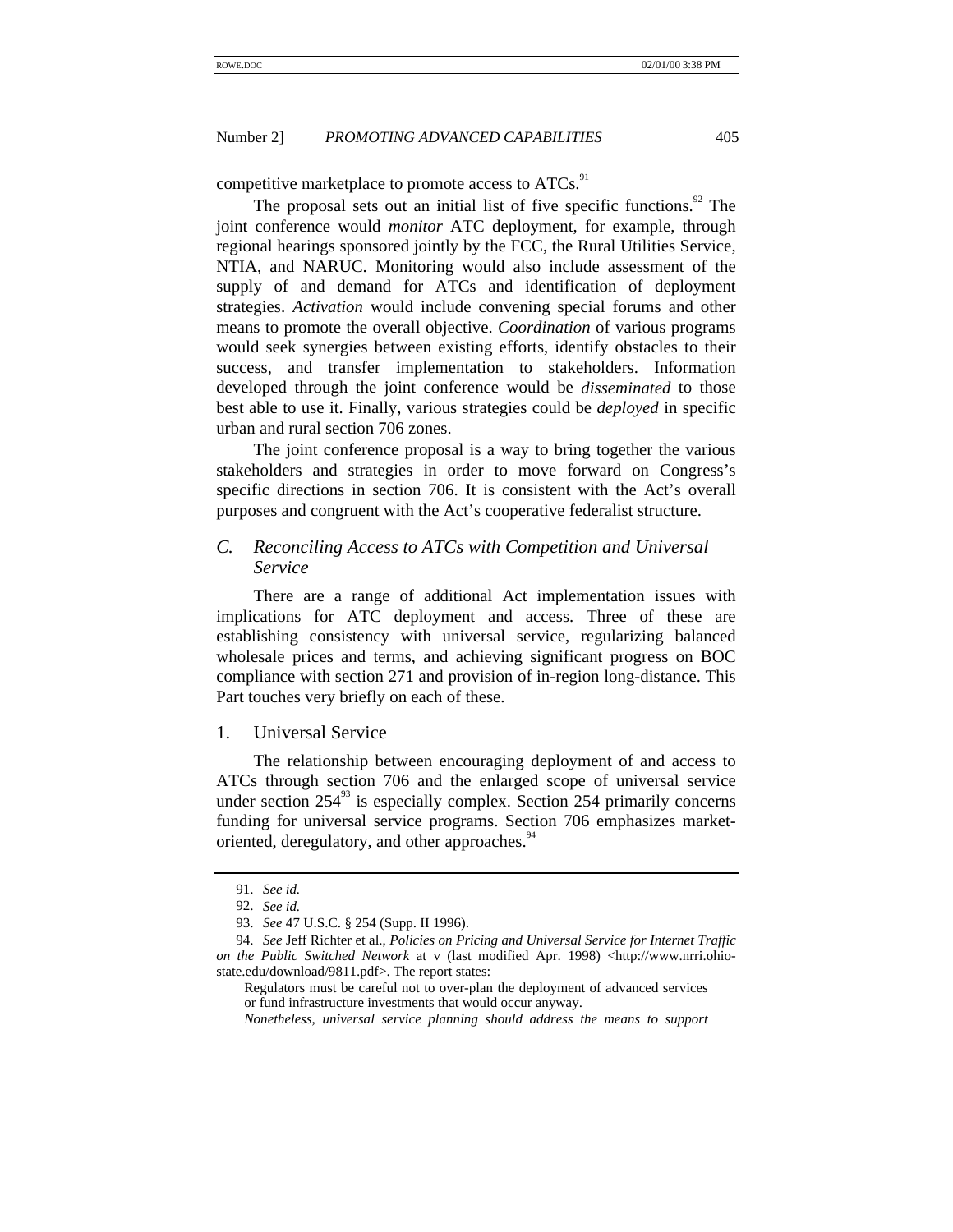Section 254 of the Act expanded universal service to include libraries, schools, and rural health care and affirmed the nation's commitment to aid low-income customers and high-cost rural and insular areas. The new schools, libraries, and health care programs are potentially important vehicles for attracting and aggregating demand.<sup>95</sup>

The traditional high-cost fund programs are also implicated.<sup>96</sup> The Act specifically calls for reasonable comparability of urban and rural rates and services. $\frac{97}{7}$  For most customers for the short-term and mid-term future the existing, primarily land-line telephone network will be the underlying system over which ATCs could be provided.<sup>98</sup> High-cost fund programs must be sufficient to support the development and maintenance of adequate infrastructure.<sup>99</sup> They must be potentially available to support networks (of

95. *See* NARUC, *Resolution Supporting Access to Advanced Communications for Schools and Libraries and Rural Health Care Providers and Use of the Telephone Excise Tax to Fund these Programs* (visited Oct. 2, 1999) <http://www.naruc.org/ Resolutions/summer98.htm>; NARUC, *Resolution on the Universal Service Rural Health Care Program* (Oct. 2, 1999) <http://www.naruc.org/Resolutions/summer99.htm>.

96. *See generally* Bob Rowe, *Summary of November 1998, Universal Service Joint Board Recommendation and Issues of Concern to High-Cost States*, NRRI Q. BULL. 1, 39 (Spring 1999); Bob Rowe et al., *Universal Service: The Case for Rural America*, PUB. UTILIT. FORT., July 15, 1999, at 48.

97. *See* 47 U.S.C. § 254(b) (Supp. II 1996) which states:

(1) Quality and rates

Quality services should be available at just, reasonable, and affordable rates.

(2) Access to advance services

Access to advanced telecommunications and information services should be provided in all regions of the [n]ation

(3) Access in rural and high cost areas

Consumers in all regions of the [n]ation, including low-income consumers and those in rural, insular, and high cost areas, should have access to telecommunications and information services, including interexchange services and advanced telecommunications and information services, that are reasonably comparable to those services provided in urban areas and that are available at rates that are reasonably comparable to rates charged for similar services in urban areas.

98. In the near term, many customers may have ATC access over cable modems, but cable does not reach many rural areas. Similarly, terrestrial and satellite wireless systems have nearer-term constraints for many services to many customers. All these approaches are advancing quickly. They have greater technical and economic promise the farther out one goes from the present.

99. *See* NARUC, *Resolution on Implementation of Universal Service High-cost Funding* (visited Oct. 6, 1999) <http://www.naruc.org/communic.html>; NARUC, *Resolution to Support Alternatives to the Federal High-cost Funding Support Mechanism Announced by the FCC in its May 8, 1997 Universal Service Order* (visited Oct. 4, 1999) <http://www.naruc.org/Resolutions/winter98.htm>.

*investments necessary for designated advanced telecommunications services which customer demand will not currently support. This may mean subsidizing, in some areas, infrastructure necessary to promote advanced services or to facilitate Internet access*.

*Id.* at vii.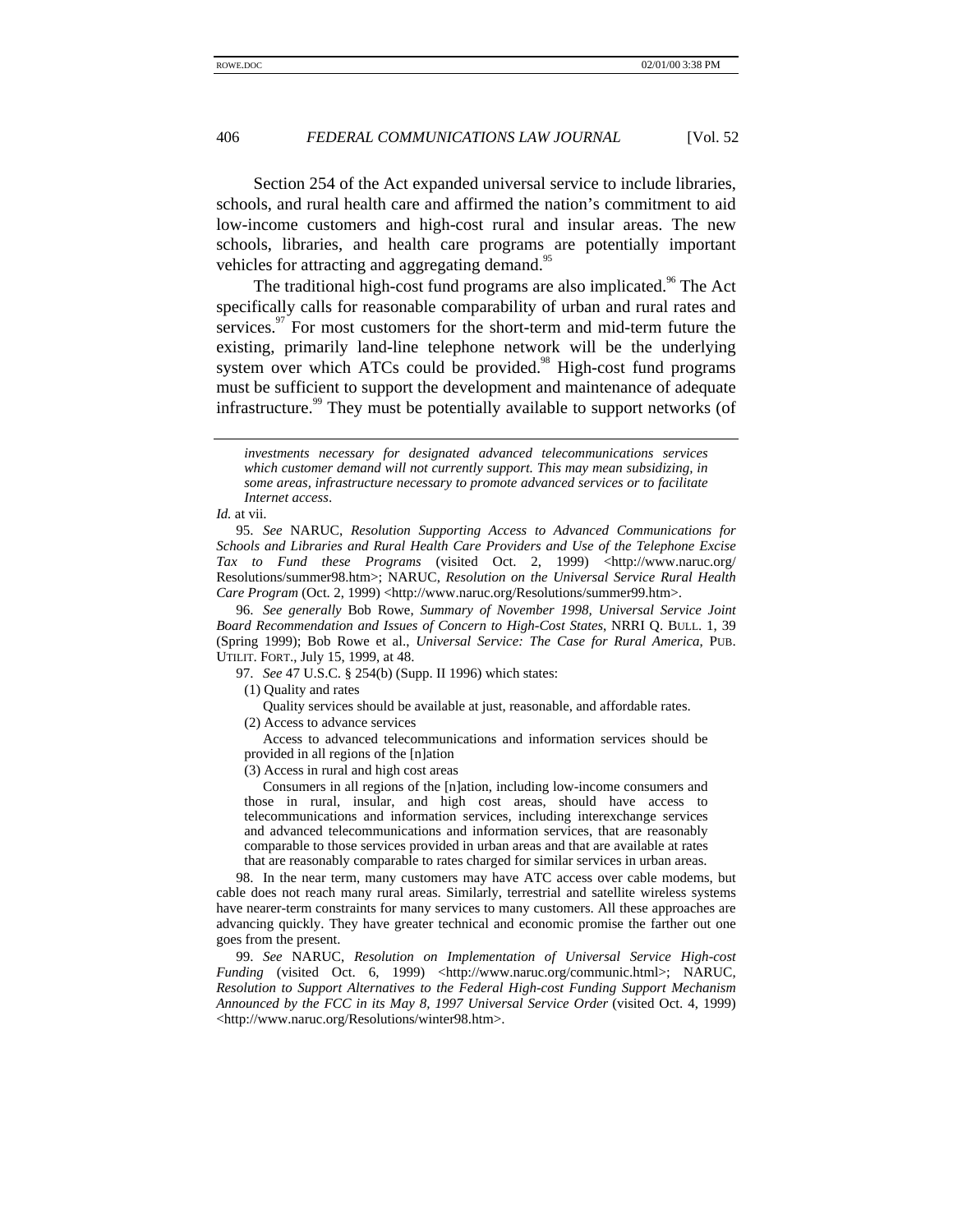whatever design) capable of carrying an advanced level of service (a platform),<sup>100</sup> which is quite different from saying high-cost support programs should currently pay support for ATCs. Essentially, networks supported by high-cost fund mechanisms should be forward compatible with higher service levels so that they need not be rebuilt or replaced. One approach might be to set a minimum floor but allow universal service eligible telecommunications carriers to build to a higher level. Consideration should be given to service level requirements, ensuring that the high-cost fund gets what it pays for.<sup>101</sup> Various approaches have been advocated to make universal service compatible with competition.<sup>102</sup> While these are outside the scope of this Article, their connection to ATC deployment should be noted. A section 706 joint conference might identify additional specific cost-related issues (such as the cost of backhaul)<sup>103</sup> and policy options to address them.

#### 2. Wholesale Economic and Noneconomic Terms

Striking the right balance between incumbents and competitors concerning both price and nonprice terms for access to incumbents' networks continues to be important. These issues are being addressed in a variety of settings, including the FCC's proceeding on the Supreme Court's remand of the unbundled network element issue, $104$  in ongoing implementation of the FCC's total element long run incremental costing methodology (TELRIC)<sup>105</sup> and through work on issues such as

<sup>100.</sup> *See* NARUC, *Resolution on Definition of Voice Grade Service Universal Service Purposes* (visited Oct. 2, 1999) <http://www.naruc.org/Resolutions/winter98.htm>. The resolution supports requests for reconsideration in FCC's *Fourth Order on Reconsideration* in CC Docket No. 96-45 released on December 30, 1997. The resolution calls for the FCC to increase the bandwidth which will be supported for high-cost fund purposes from 3000 to 3500 Hertz. Requests for reconsideration on this issue are still pending.

<sup>101.</sup> *See supra* note 64.

<sup>102.</sup> *See, e.g.*, Dennis Weller*, Auctions for Universal Service Obligations*, 23 TELECOMMS. POLICY 645 (1999).

<sup>103.</sup> *See supra* note 26.

<sup>104.</sup> *See Implementation of the Local Competition Third Report and Order*, FCC 99-238, 1999 WL 1008985 (Nov. 5, 1999); NARUC, *Resolution Regarding Unbundled Network Elements* (visited Nov. 9, 1999) <http://www.naruc.org/resont.htm>; *Telecomms. Capability Third and Fourth Report and Order*, FCC 99-355, 1999 WL 1124073 (Dec. 9, 1999).

<sup>105.</sup> *See* Implementation of the Local Competition Provisions of the Telecomms. Act of 1996, *Stay Order*, 14 F.C.C.R. 8300 (1999). NARUC requested six months from the date of the FCC Order concerning the nonrural High-cost Fund within which to implement wholesale geographic rate deaveraging. *See* Letter from Bob Rowe, Chairman, NARUC Telecommunications Committee, to William E. Kennard, Chairman, FCC (Mar. 3, 1999) (on file with the *Federal Communications Law Journal*). The request was granted by FCC Order CC 99-14 on May 7, 1999. *See Commission Stays Geographic Deaveraging Requirement*, May 7, 1999, *available at* 1999 FCCLexis 2028.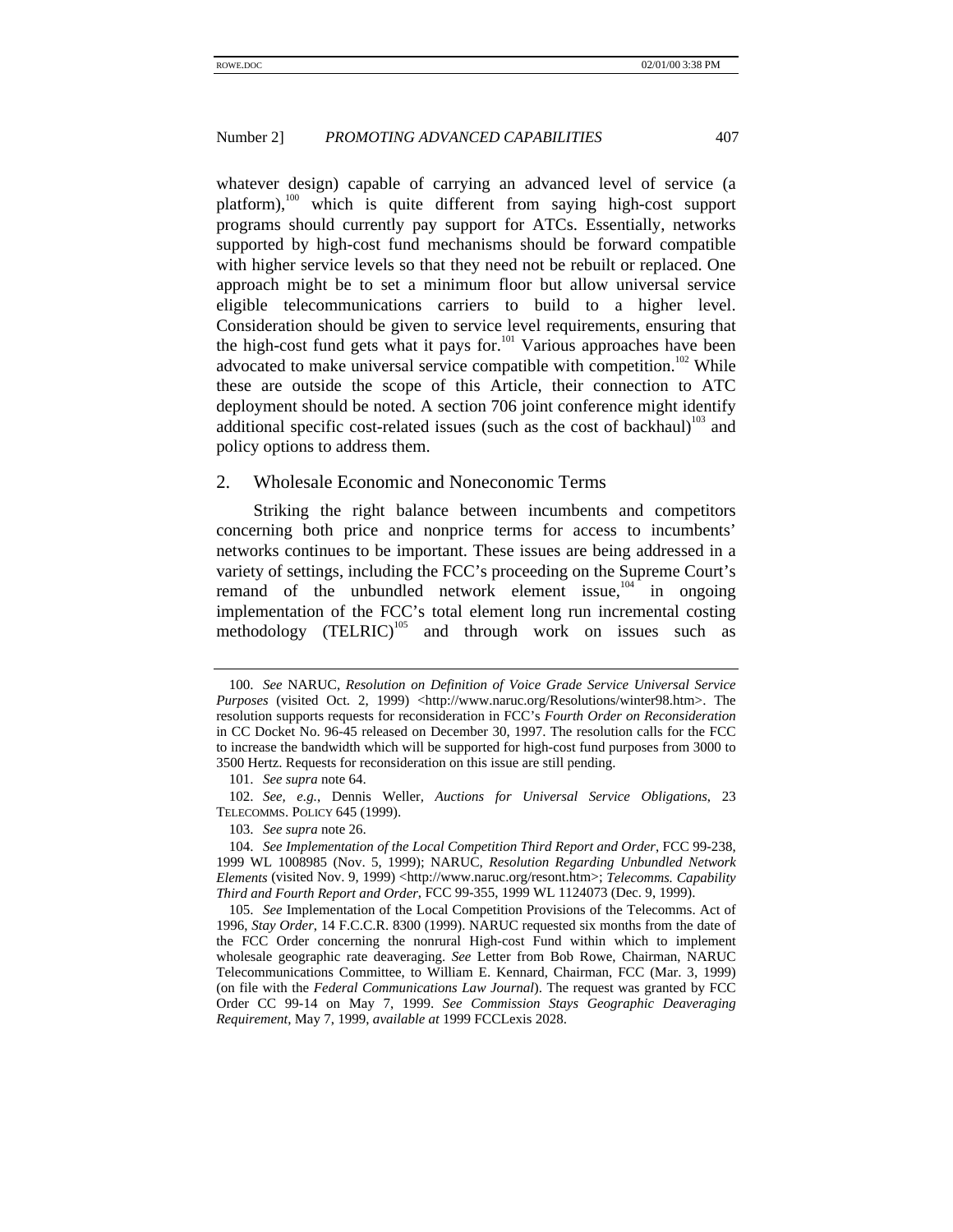collocation,<sup>106</sup> line sharing,<sup>107</sup> and access to buildings.<sup>108</sup> NARUC has advocated a "best practices" approach to resolving many of these issues and established a web-based process for gathering and sharing candidate best practices on a range of subjects, including customer service, advanced services, market entry, numbering, collocation, and interconnection.<sup>109</sup>

#### 3. Section 271 Compliance and In-region BOC Entry

Successful compliance with requirements of section 271 for BOC entry into the in-region long distance market will mean that competitors have adequate access to incumbent network facilities and will be more fully able to provide basic and advanced services. In addition, it will allow BOCs to more fully utilize their networks within their home regions.

Without either raising or lowering the section 271 bar, a variety of approaches have been advocated to advance this process. These include collaboratives and independent third party testing of Operations Support Systems (OSS), as have been employed in states such as New York<sup>110</sup> and Texas.111 In 1998, NARUC developed a "Section 271 Template" to be used by state utility commissions and parties to develop complete records in section 271 proceedings.<sup>112</sup> More recently, thirteen commissions in states served by U S WEST have joined in a multistate collaborative to conduct independent third-party testing of  $OSS$ <sup>113</sup>. The multistate collaborative is supported both by U S WEST and by competitors who will be able to participate through a technical advisory group. The collaborative maintains

<sup>106.</sup> *See* NARUC, *Resolution Supporting Collocation Reform* (visited Nov. 9, 1999) <http://www.naruc.org/recont.htm>.

<sup>107.</sup> *See Telecomms. Capability Third and Fourth Report and Order*, FCC 99-355, 1999 WL 1124073 (Dec. 9, 1999).

<sup>108.</sup> *See* NARUC, *Resolution Regarding Nondiscriminatory Access to Buildings for Telecommunications Carriers* (visited Nov. 9, 1999) <http://www.naruc.org/Resolutions/ summer99.htm>.

<sup>109.</sup> *See* Bob Rowe & Vivian Witkind Davis, *"Best Practices" to Implementation of the Telecommunications Act of 1996*, NRRI Q. BULL. 23 (Spring 1999); NARUC, *Resolution on the "Best Practices" Project* (visited Nov. 9, 1999) <http://www.naruc.org/ Resolutions/winter99.htm>.

<sup>110.</sup> *See New York Tel. Co. 271 Proceeding* (visited Nov. 5, 1999) <http://www.dps. state.ny.us/tel271.htm>.

<sup>111.</sup> *See* Investigation into Southwestern Bell Telephone Company's Entry into Inregion InterLATA Service Under Section 271 of the Telecommunications Act of 1996 (visited Nov. 10, 1999) <http://www.puc.state.tx.us/telecom/projects/16251/16251.cfm>.

<sup>112.</sup> The *Section 271 Template*, published in July, 1998, is available by request from the NARUC office. *See* NARUC, *Resolutions Adopted at NARUC's Summer 1998 Meeting,* Section 271 Template (visited Oct. 2, 1999) <http://www.naruc.org/Resolutions/ summer98.htm>.

<sup>113.</sup> *See* Bob Rowe, *Let's Work Together to Resolve Bell Operating Company Long Distance Entry*, NRRI Q. BULL. 1, 53 (Spring 1999).